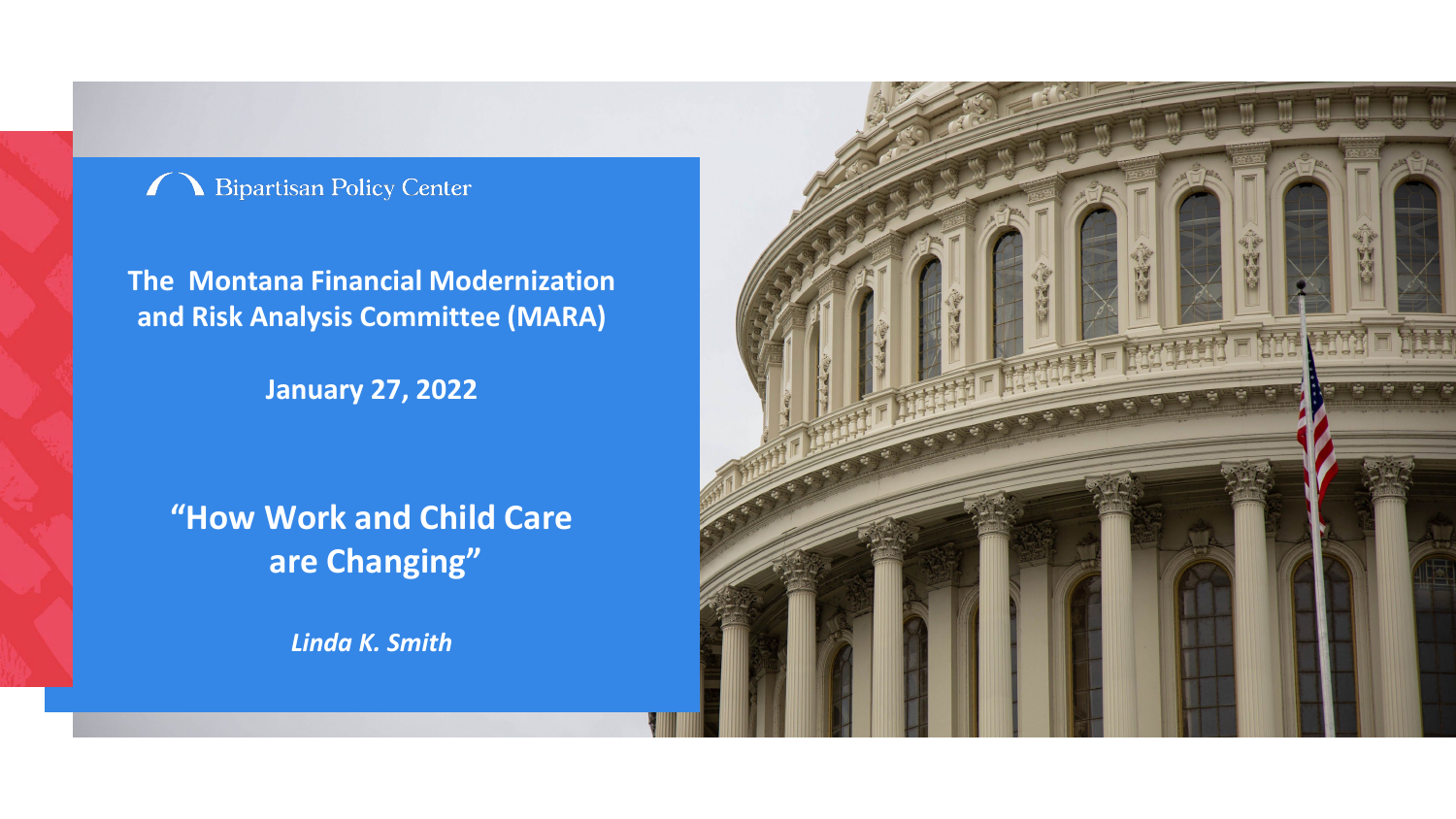# **Background & Acknowledgements**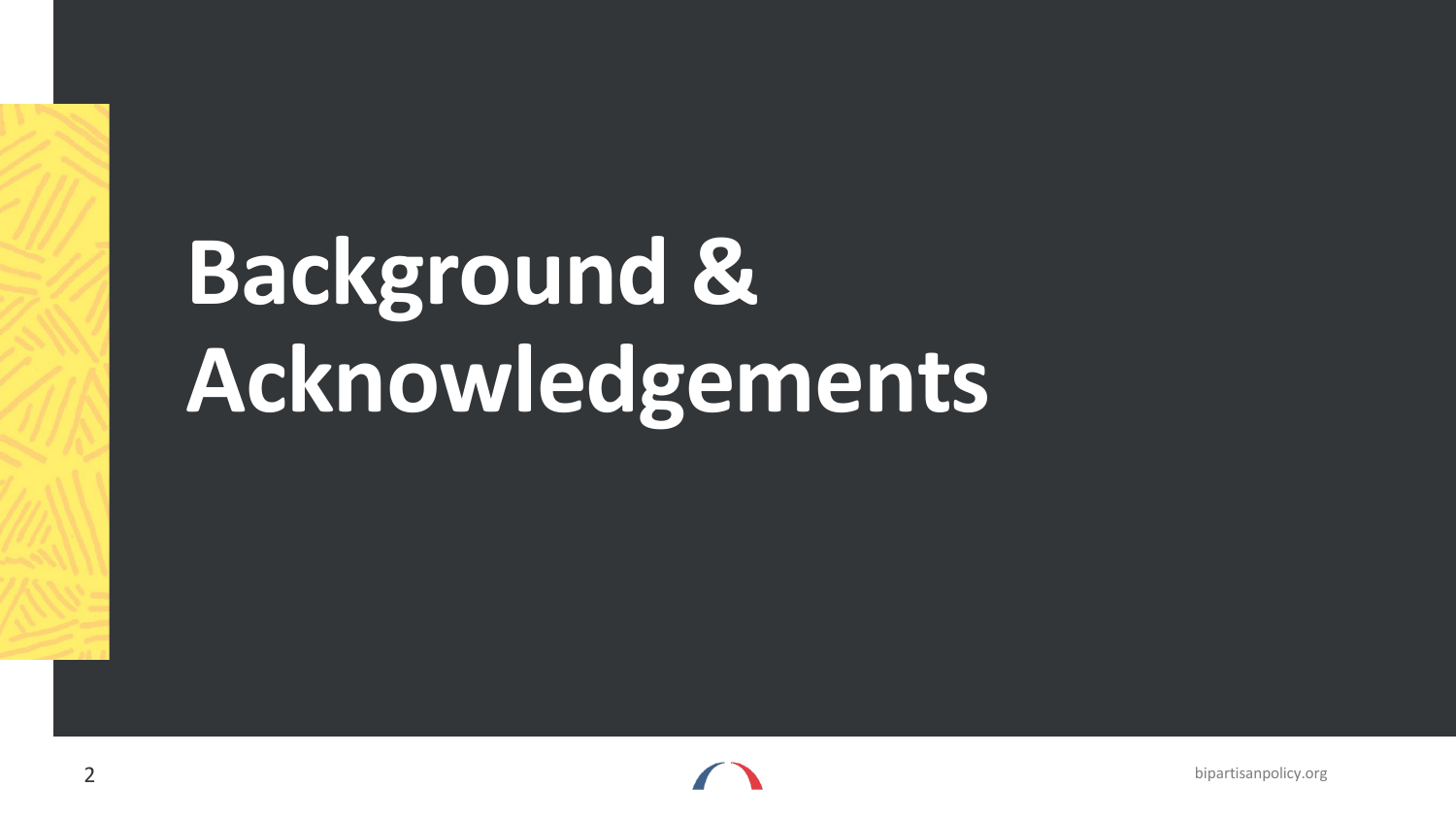#### **Overview**

1

**Examine our shared understanding of the early years, the importance of child care, and the challenges facing parents, employers, and communities.**



**Explore the supply and demand side of the child care market, and why the business model is failing.** 

**Summarize lessons from COVID-19 and how can we move from knowledge to action.** 3

4

**Examine the "public good" of child care and its' impact on economic development, business, schools, communities, and the future workforce.** 

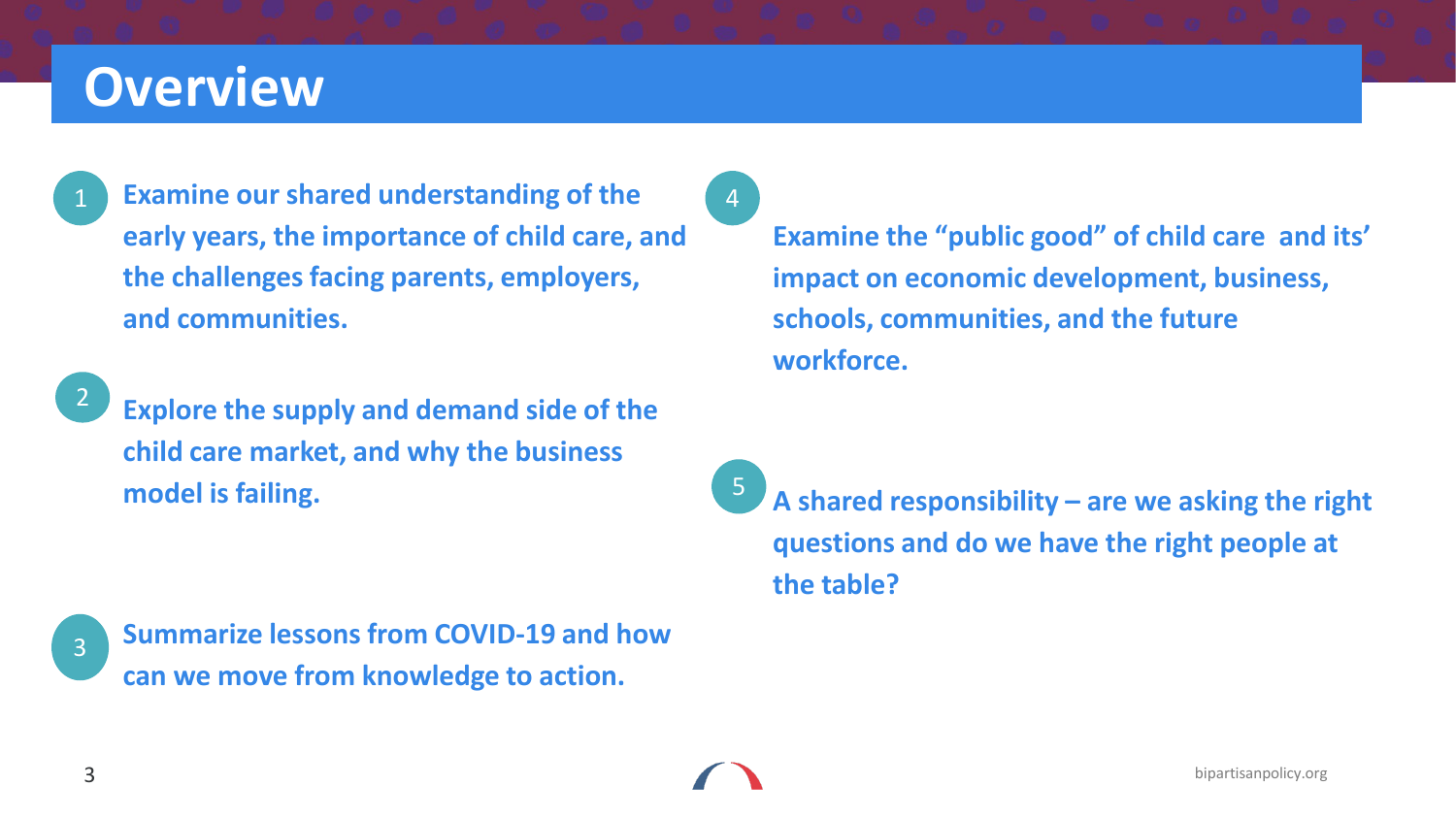### **A Foundation to Build on - The Early Years**

#### **Importance of the Early Years**

- **The neuroscience and the importance of the B-5 years.**
- **Data and research is available.**
- **Care and learning are inseparable.**
- **Adult/child interactions (workforce) are the key to quality.**
- **Child care workforce is undervalued and underpaid.**
- **Child care is essential for most families.**
- **High quality child care costs more than many families can afford.**
- **Public acceptance that there is a shortage of child care**
- **Parent choice is a fundamental early childhood value.**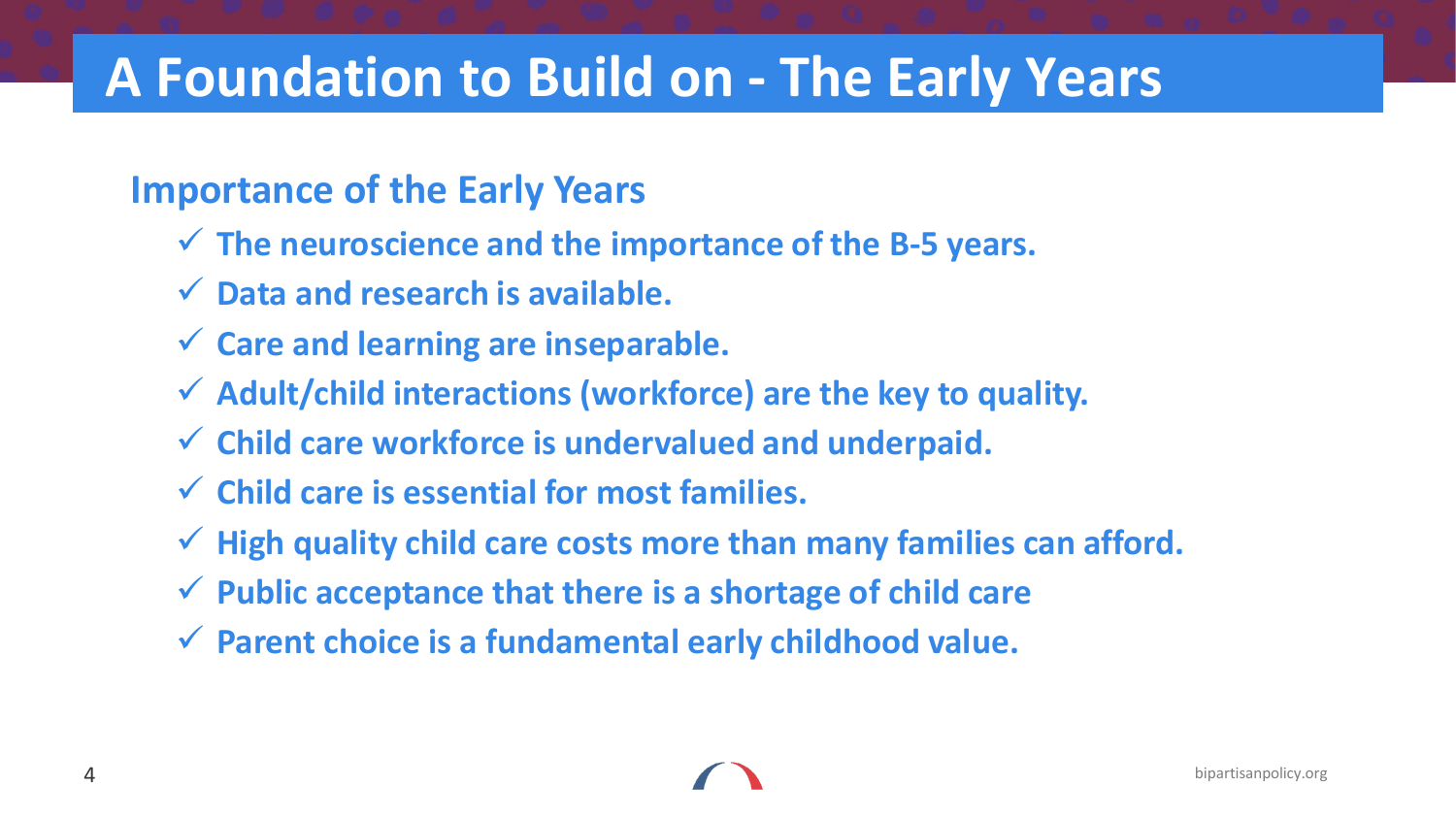**Question:**  *Do agree/disagree with these statements? If you disagree, why? If you agree, it's time for action.*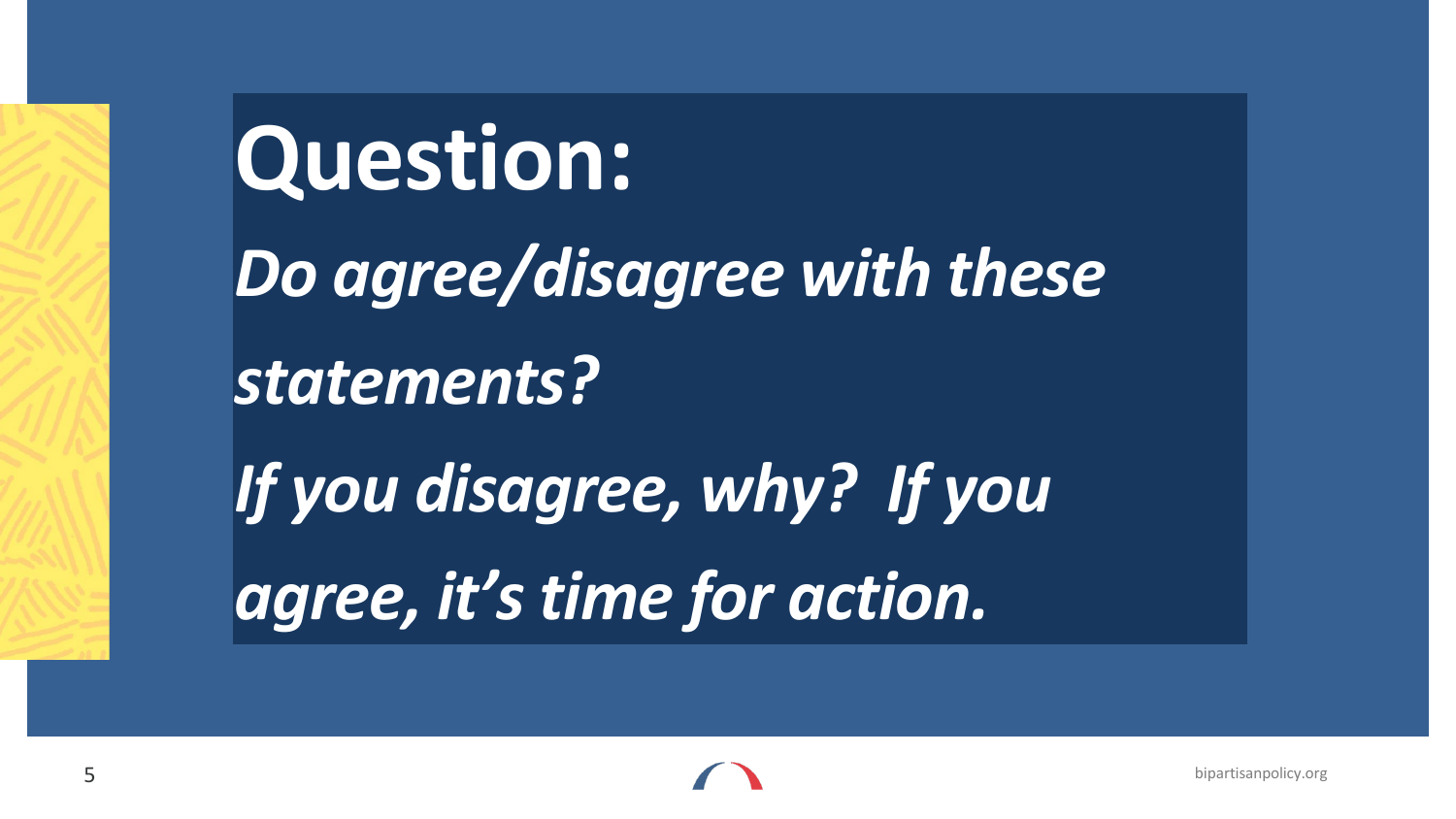## **Overview of Child Care**

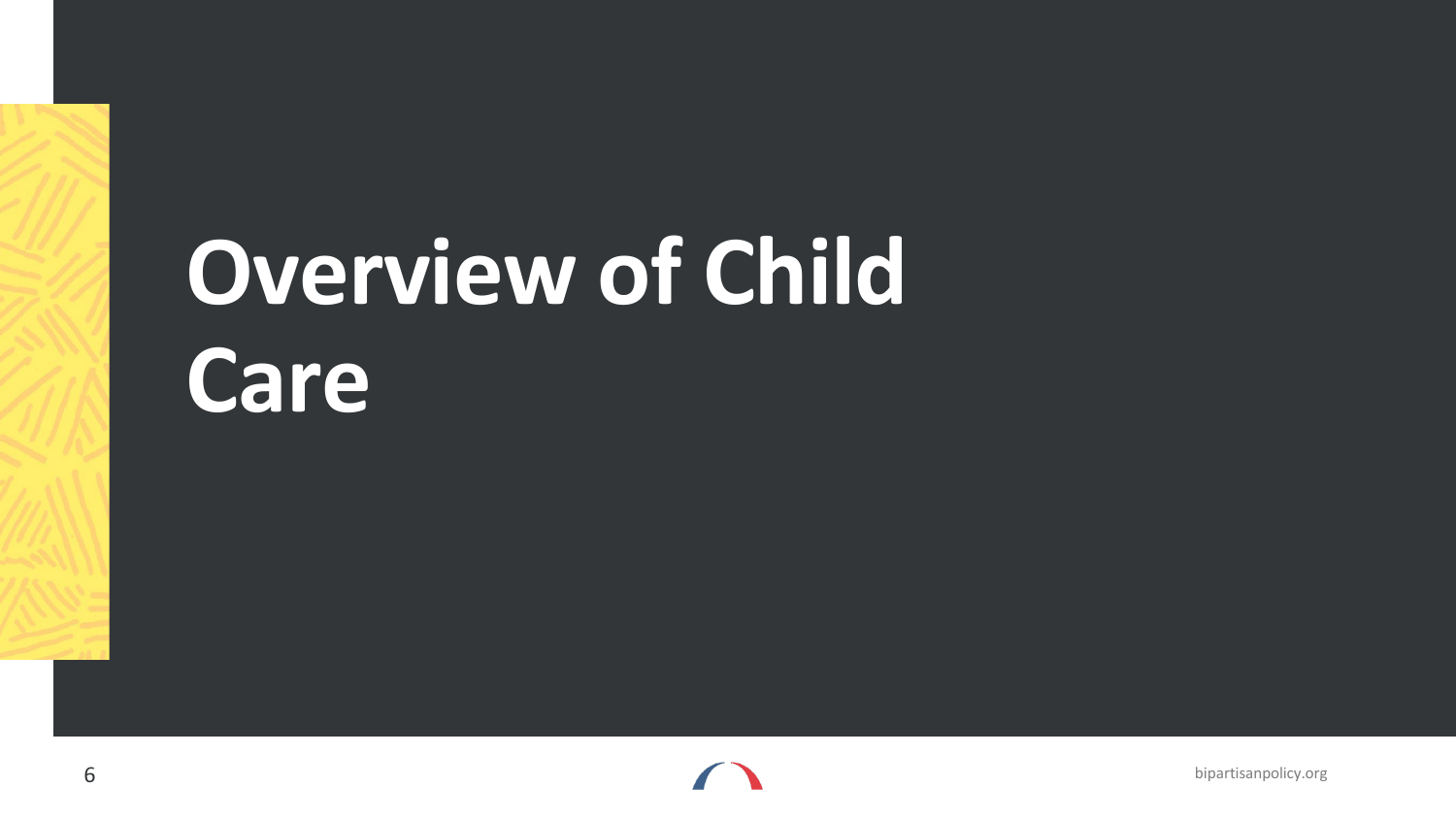## **Child Care Basics**

#### **The National Child Care Landscape**

- **675,000 businesses in 2016**
	- **75,300 centers**
	- **599,018 Family Child Care Homes**
	- **Mostly women-owned, small businesses**
- **Average size of centers varies widely**
	- **50% serve fewer than 50 children**
	- **18% serve between 50-75 children**
- **Annual Revenue of \$47.2B**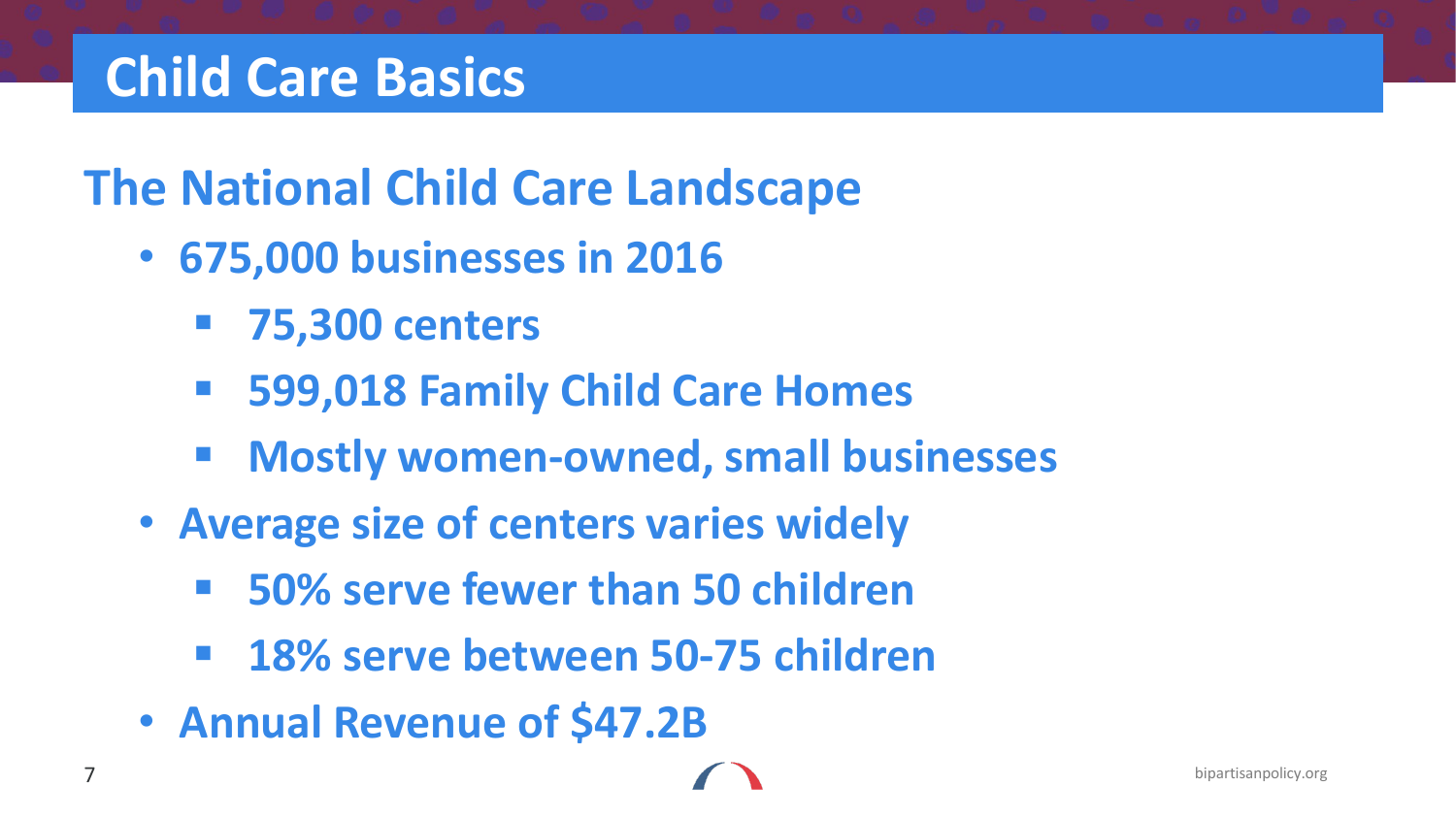#### **Child Care Basics**

- **Child care employs two million workers**
	- **Split evenly between centers & family child care homes**
	- **Workforce is aging - 26%/38% respectively - over age 50**
	- **52% have AA degree or higher**
	- **95.6% female**
	- **Median years experience: 10 yrs. for center teacher/13.7 for FCC**
- **Average wage is low - \$11.65 hour/\$24,230 annually** 
	- **Federal poverty for a family of three is \$21,720**
	- **Nearly half child care workers are in a public assistance program**
	- **E** Most lack benefits including health insurance
	- *Still, considered essential workers during COVID-19*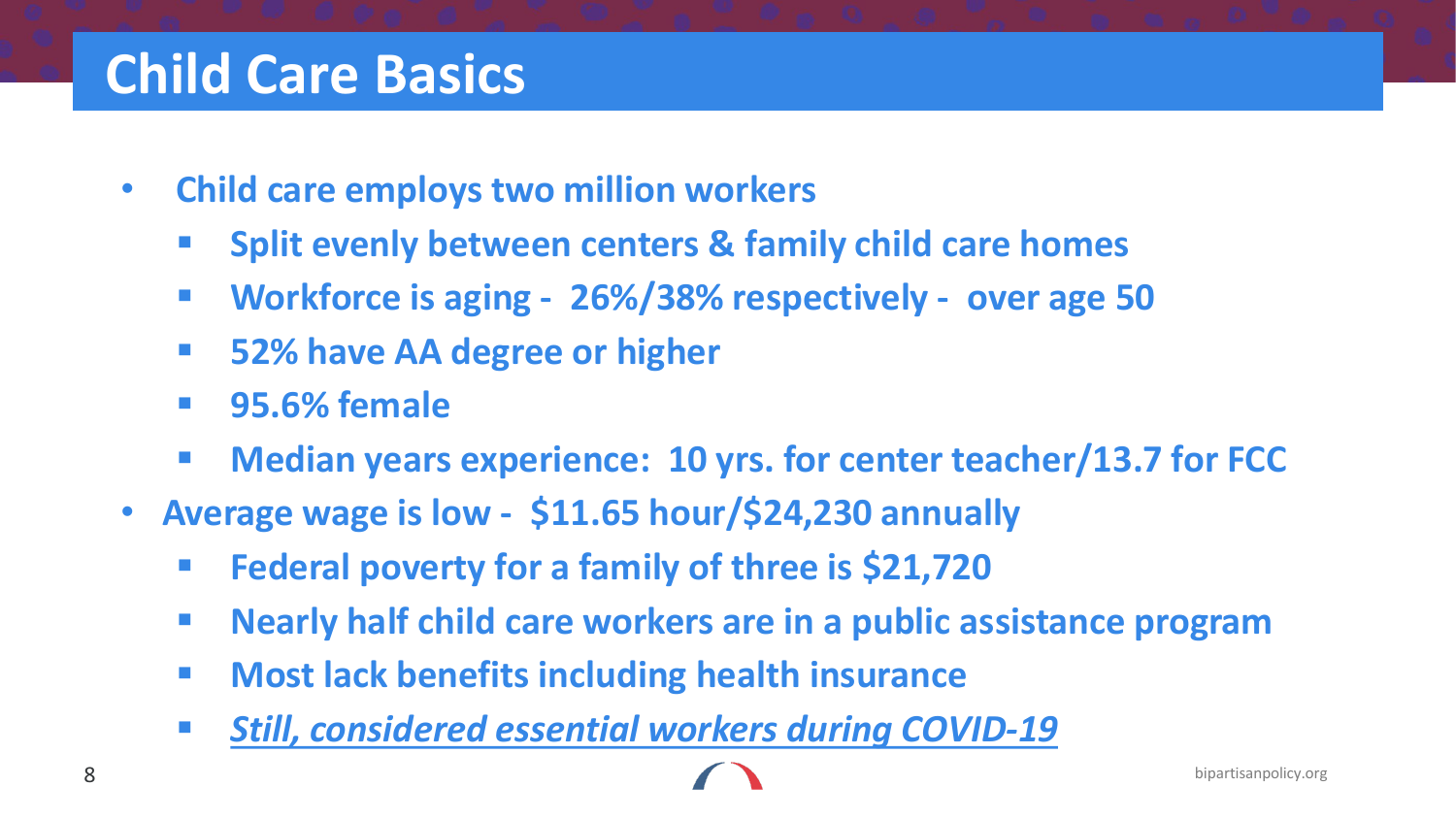### **Child Care Basics**

#### **The Need for Care:**

- **66% of children under age 6 have all available parents in the workforce.**
- **Only 32% of parents actually pay for care.**
- **Ave. cost of care varies widely depending on age of child, setting and location.**
	- **Care for an infant ranges from \$5,800 (MS) to \$24,000 (Wash. DC.).**
	- **4 yr. old ranges from \$4,500 (AR)– \$19,000 (Wash. DC)**
- 9 bipartisanpolicy.org • **Proportion of family income spent on care in 2012 was 20%**

*Nearly one-third of children under six, whose parents are working, need some regular form of care but are outside the formal system.*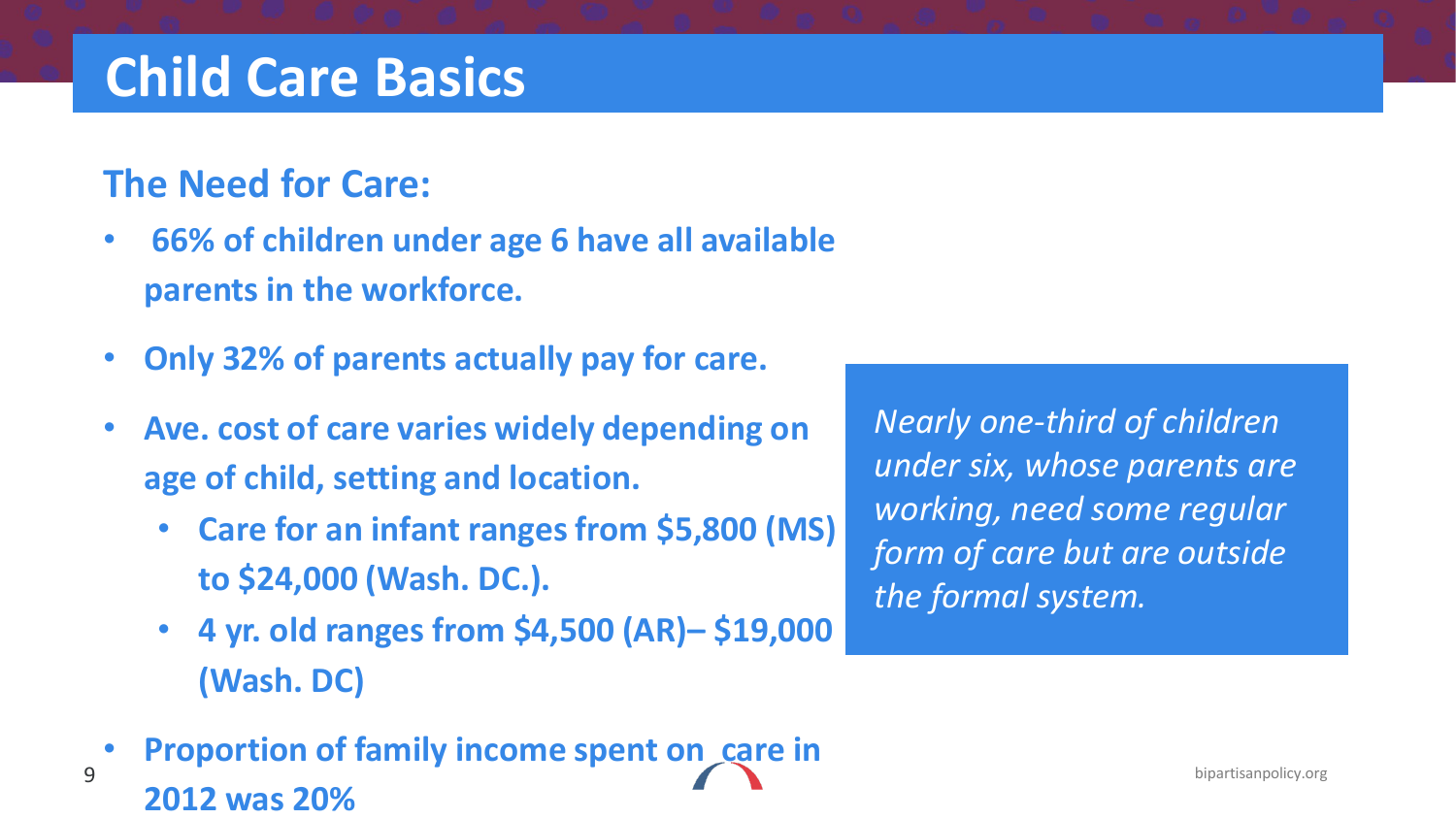## **Question:**

*In Montana, what is the biggest* 

*challenge: lack of care, cost, quality,* 

*operating hours or something else?*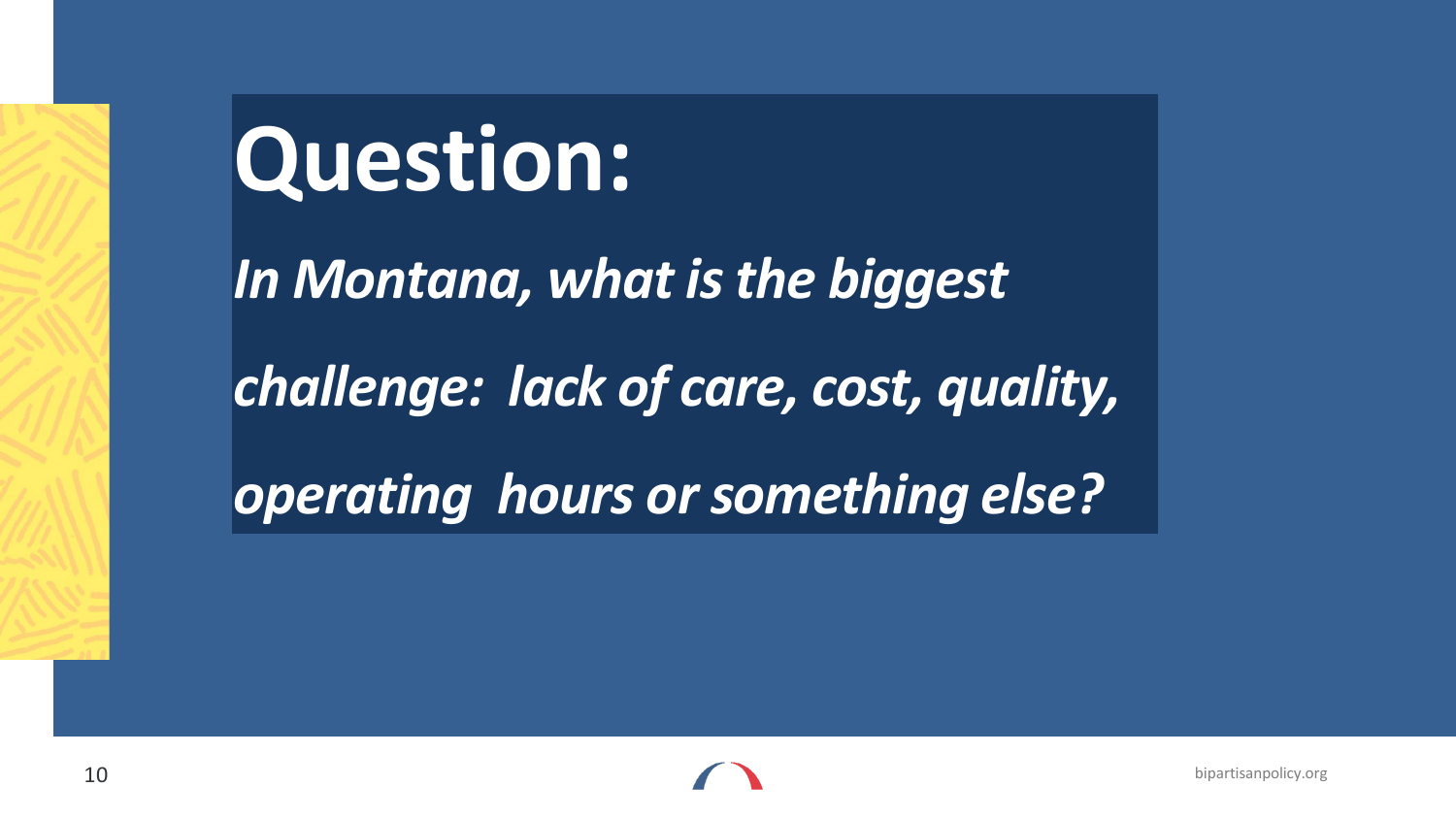# **The Business of Child Care**

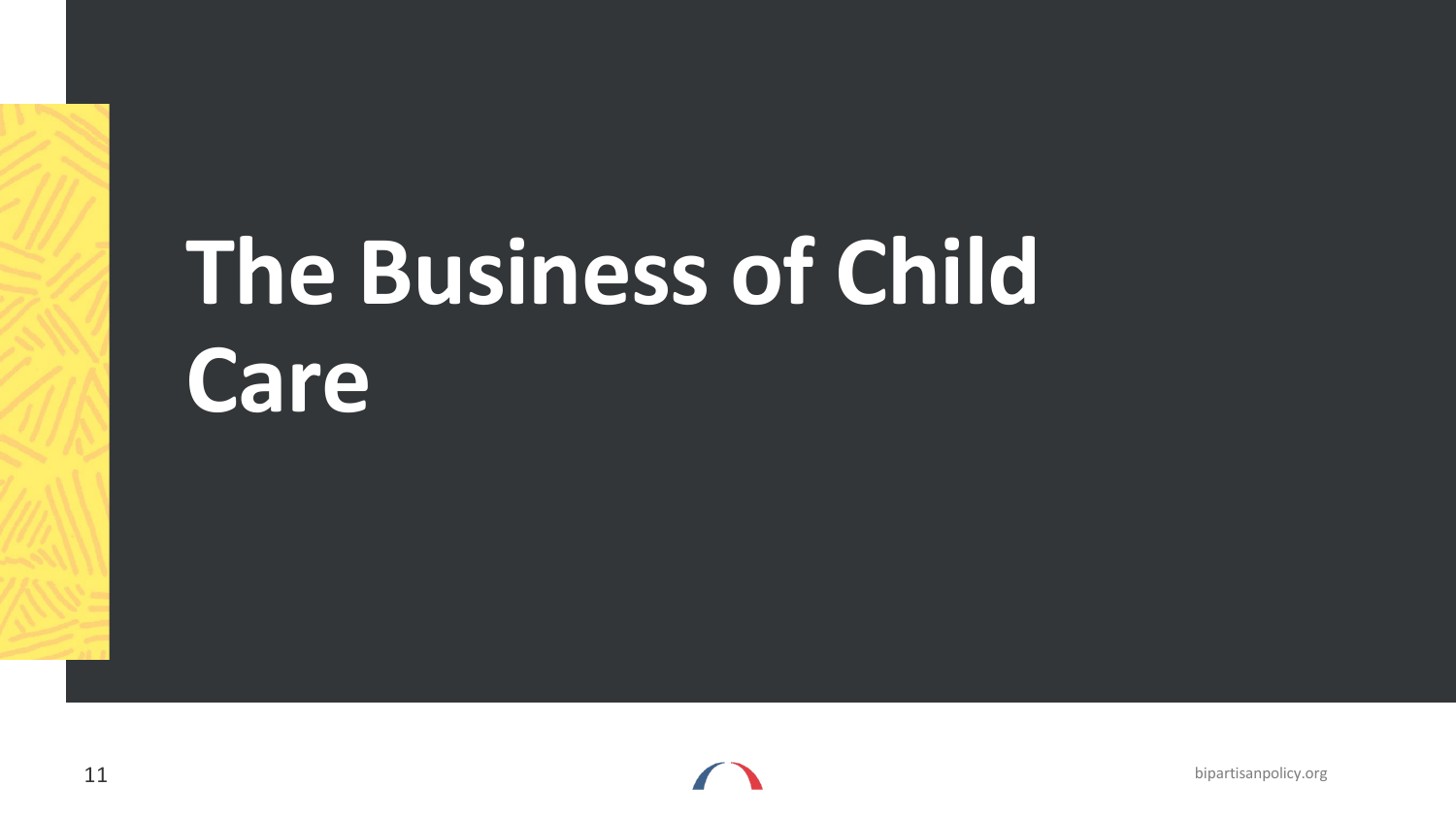#### **Market-based System of Care**

#### **The Market Includes:**

- **Diverse set of child care arrangements.**
- **Both for profit and non-profit.**
- **Diverse sources of funding both public and private.**
- **Labor intensive.**

*With any business there is a supply AND demand side of the equation.* 

Also, as with any business, when the cost to produce a product is more that the customer can afford, the business will fail. The child care business model is broken … and failing our communities.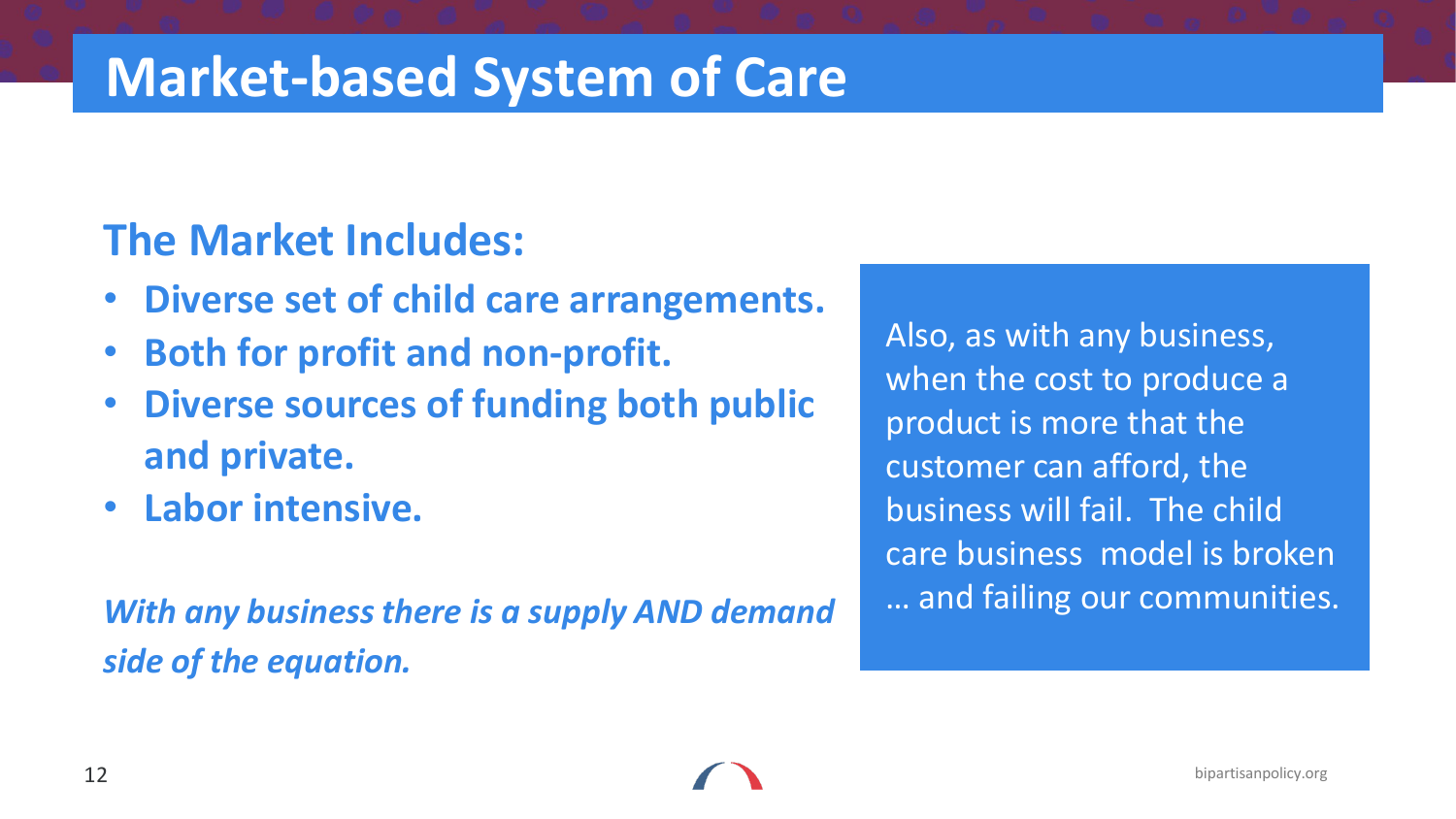### **A Failing Business Model – The Demand Side**

- **Past public attention has been focused almost entirely on the parents or demand side of the business model.**
	- **The high cost of care**
	- **Parents' ability to pay**
	- **Lack of care – primarily infant**
- **Until COVID-19, little attention on the programs and why**
- **Two major sources of revenue:**
	- **Public Vouchers – funded primarily w/CCDBG & TANF**
	- **Private pay from parent fees**
- **Federal/State governments are the biggest** *single* **purchaser of care**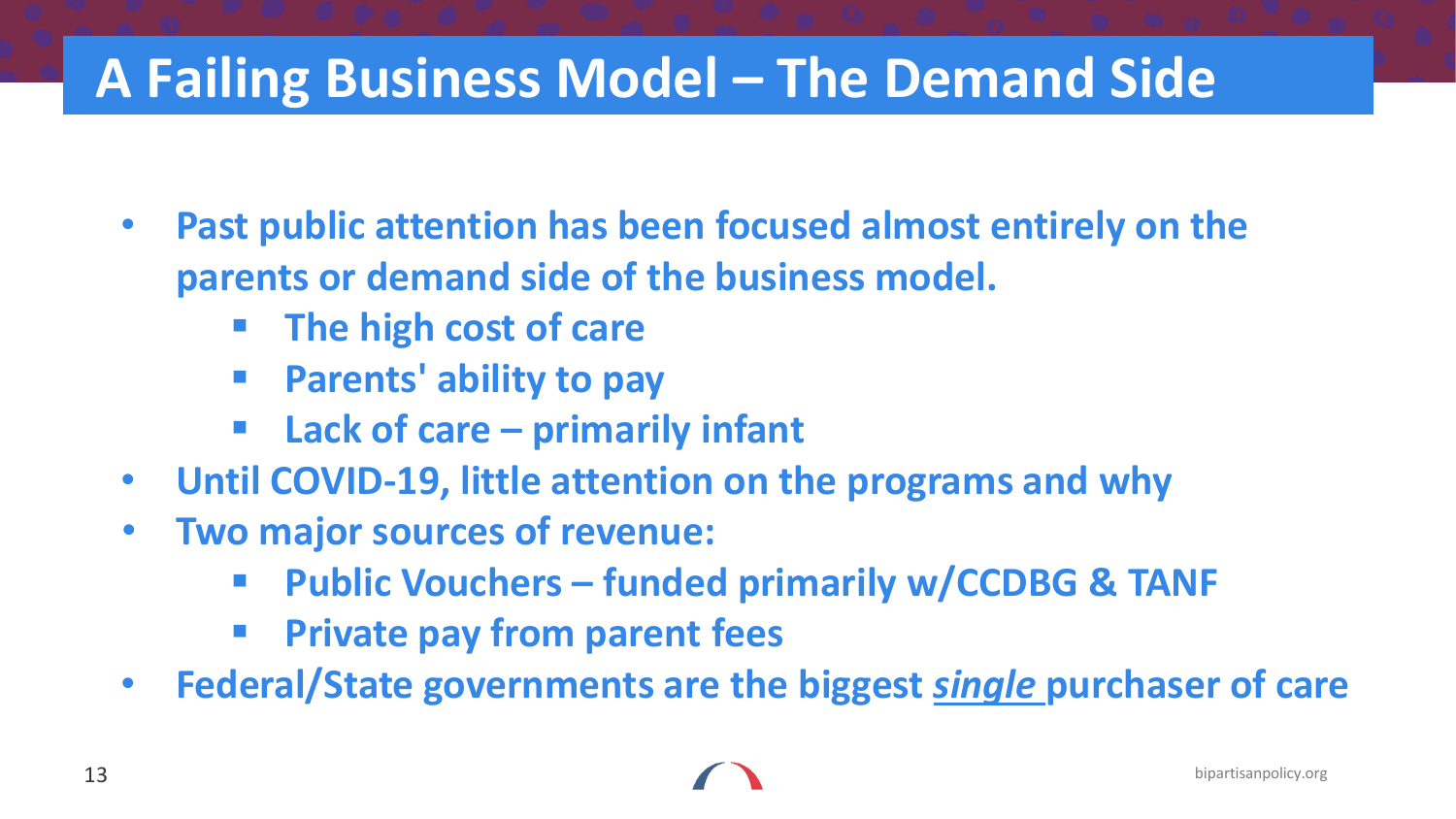#### **A Failing Business Model – The Demand Side**

- **Public Policy (federal and state) Matters**
	- **Federal focus on preserving parent choice.**
	- **Federal policy requires states use market rate surveys to set the value of subsidies (certificates).**
		- **Allows use of a cost of care model.**

*Government policies have enormous influence on the market – government is the biggest single purchaser of care.*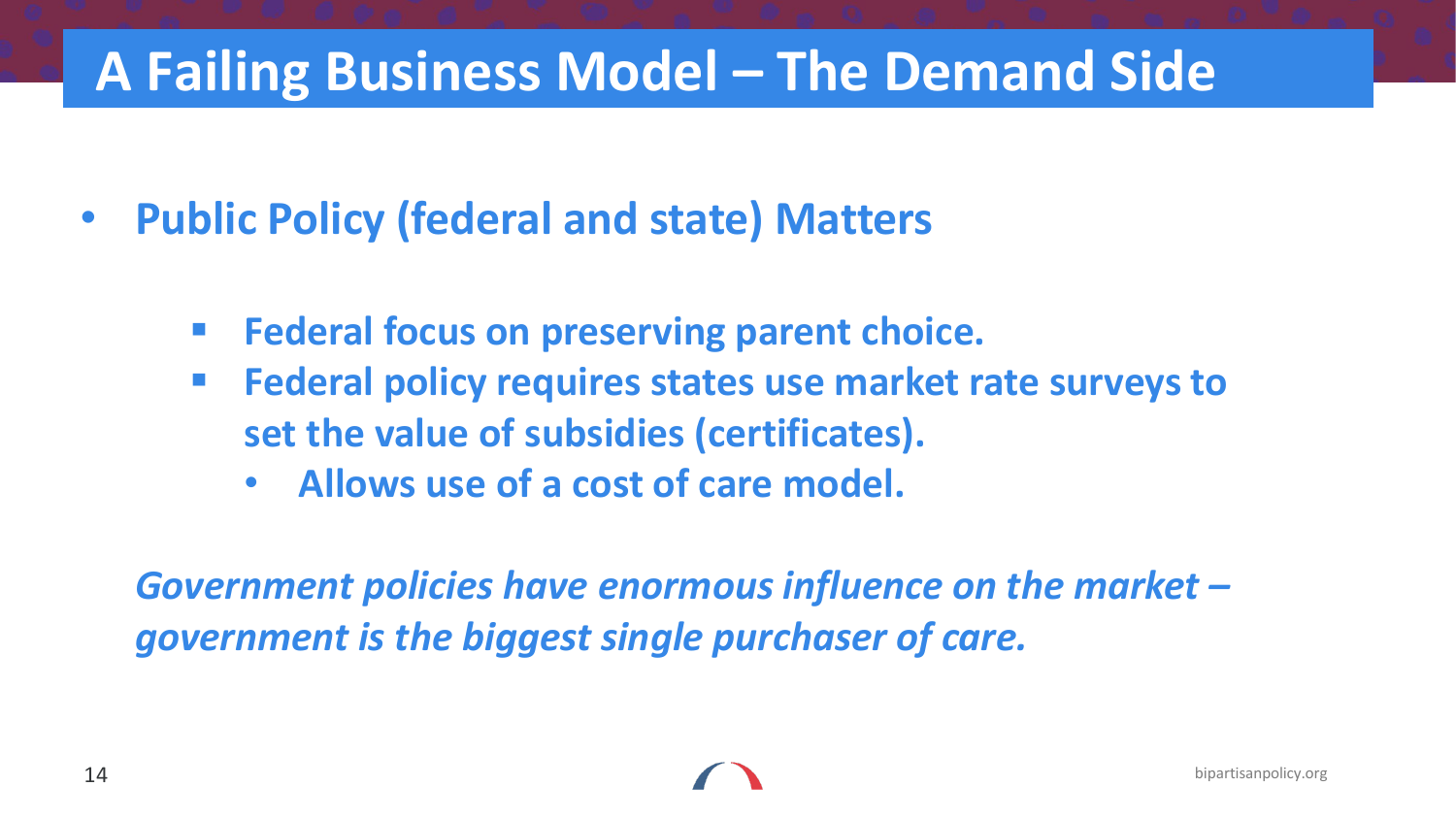#### **A Failing Business Model – The Demand Side**

#### **Instability of the demand and unreliable income, create challenges for child care programs.**

**In child care, any decrease in demand/enrollment, no matter how small, can have drastic and sudden impact**

- **Parent's needs change (work hours)**
- **Parent preferences change**
- **Parents ability to pay changes (cliff effect is real)**

*As a result, child care directors are reluctant to raise teacher pay for fear they won't have the revenue to cover it.*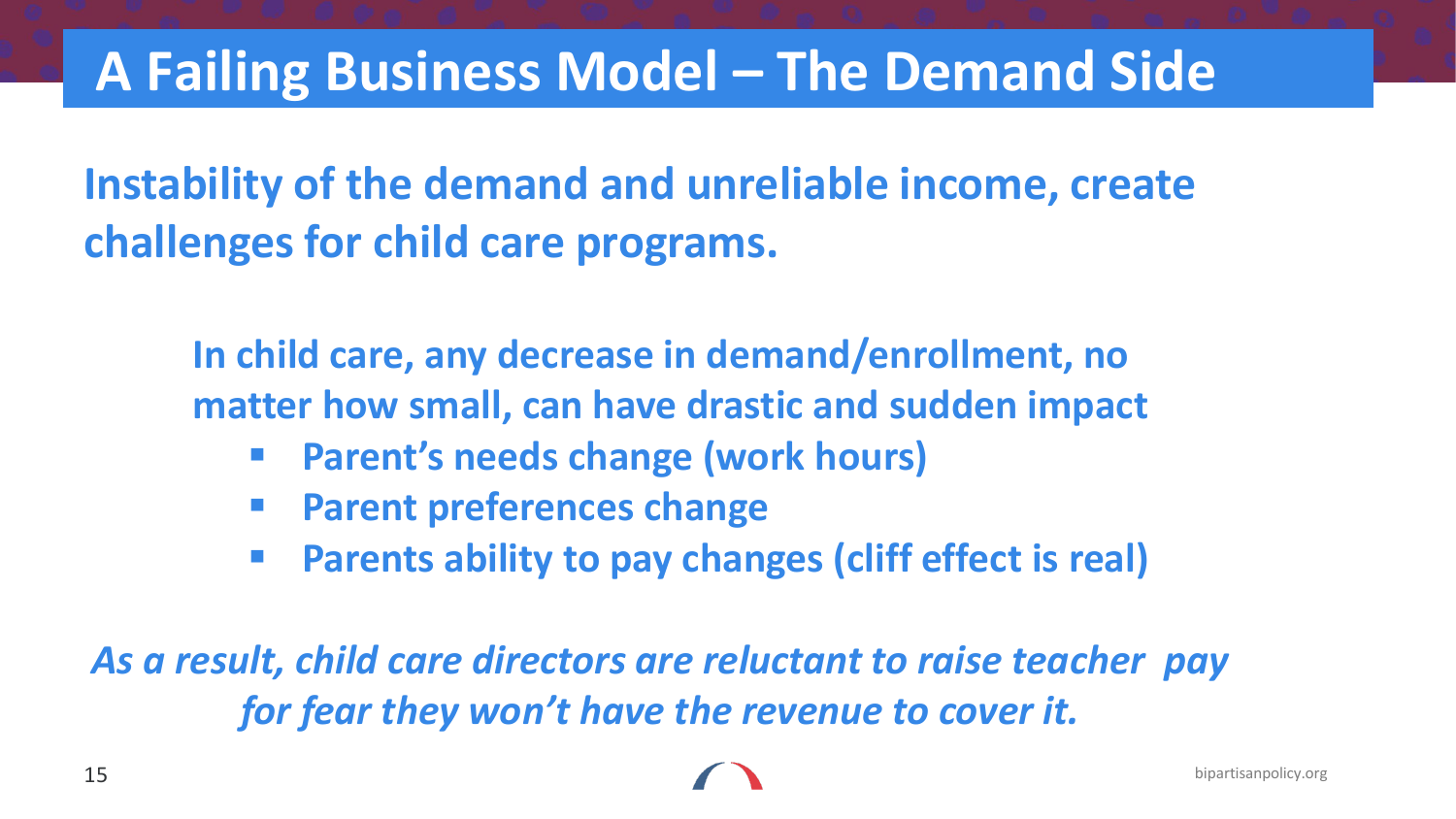## **Question:**

*What do you think is the biggest factor* 

*influencing parent choice : cost, location,* 

*availability, trust, other?*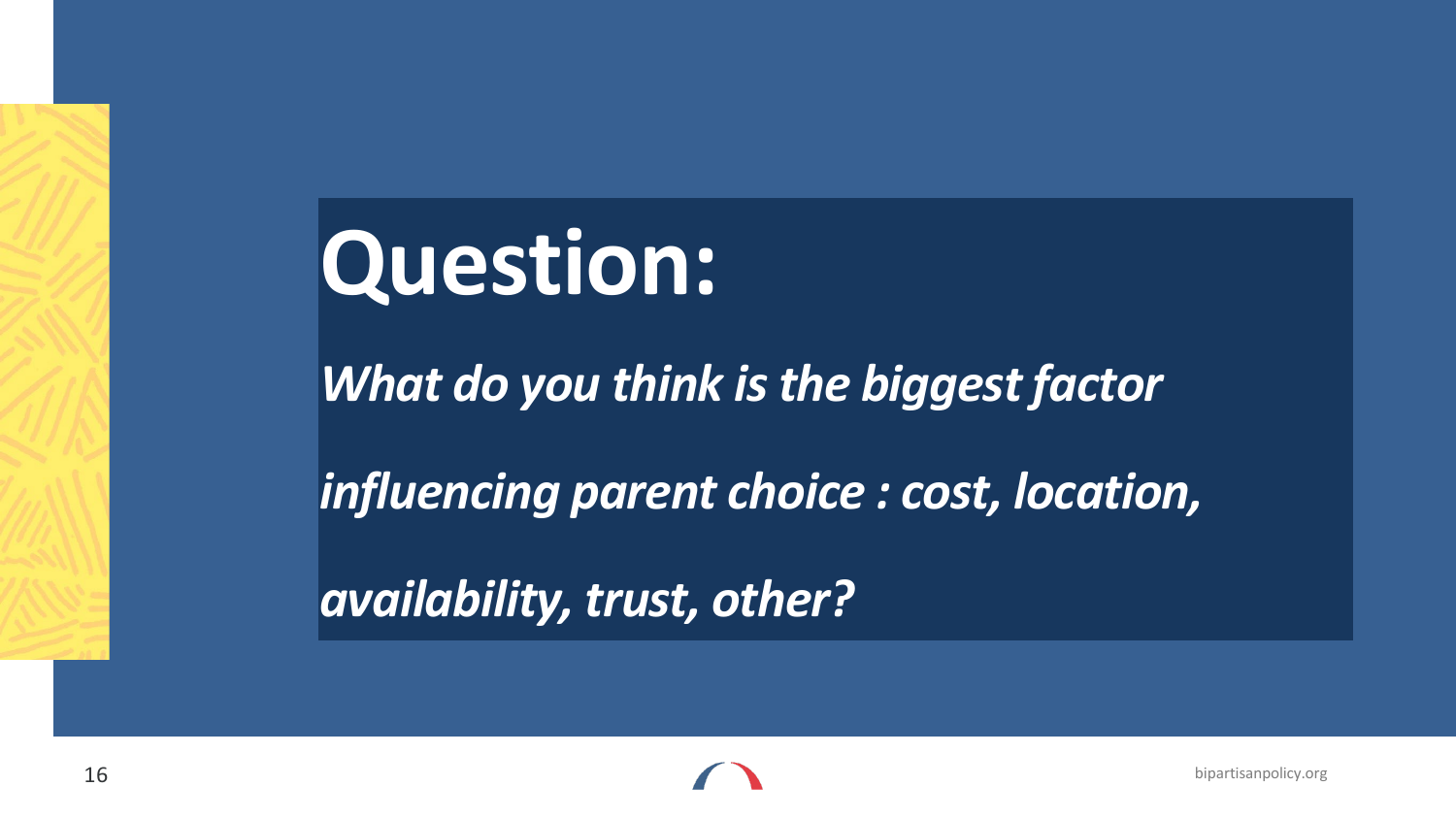### **A Failing Business Model – The Supply**

- **Understanding the supply side – or operating costs Labor costs 75% Fixed costs 25%**
- **Labor costs are the biggest single expense:**
	- **Adult – child ratios**
	- **Ages of children served**
	- **Enrollment**
	- **Wages paid**

*Why does it cost so much if teachers are so poorly paid?* Here's an example of why:

- $\rightarrow$  Adult ratios for Infant 1:4
- $\triangleq$  Hours of operation 12 per day
- Teacher wages alone cost \$180
- $\div$  Montana Infant Rate = \$40/day
- $\cdot$  Income Assuming full enrollment = \$160
- **EXAMPLES** OF \$8 BEFORE FIXED COSTS, SUPPLIES
- ❖ If one child leaves, the loss is over \$50/day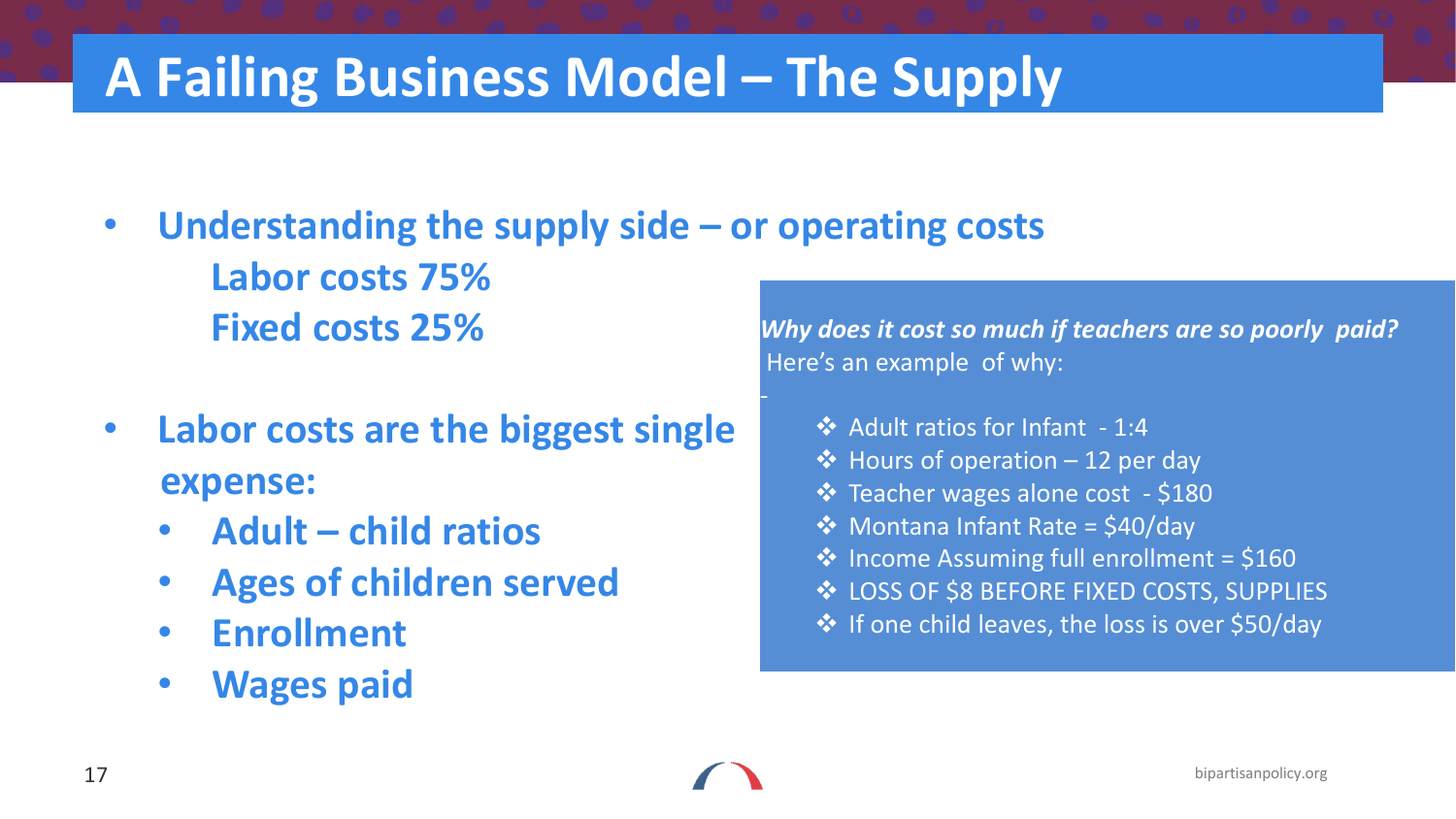#### **A Failing Business Model – The Supply**

- **Balancing income vs. expenses in child care is a constant challenge:**
- **Most programs don't operate at 100% occupancy.**
- **Parents resist paying when their children aren't present.**
- **Income from 3 and 4-year-olds offset cost of younger children.** 
	- **Public Pre-K has disrupted cost model.**

*Balancing is like squeezing a balloon - if fees were based on the actual cost of quality, more low income working families will be priced out of the market.*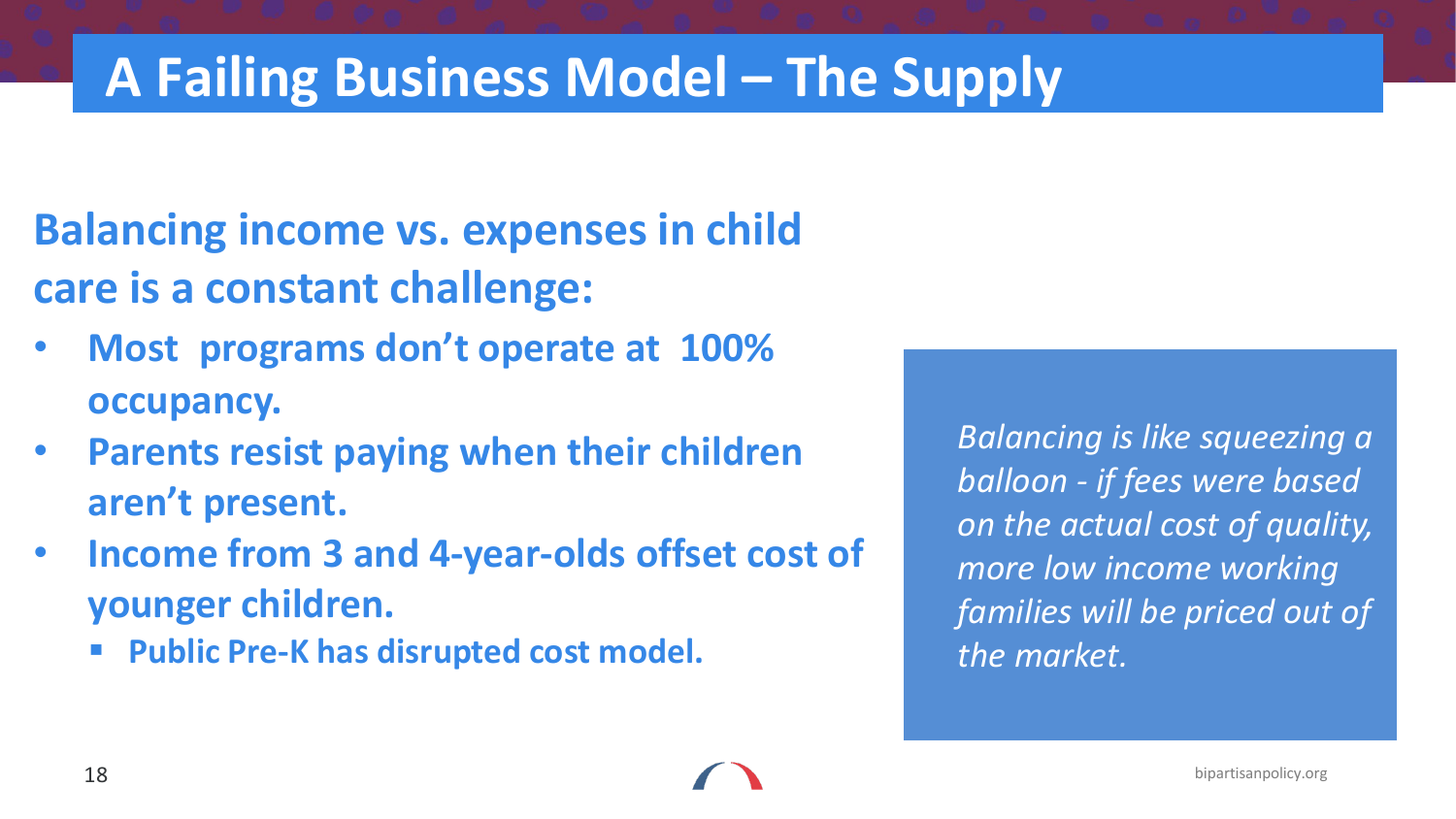## **What COVID-19 Has Exposed**

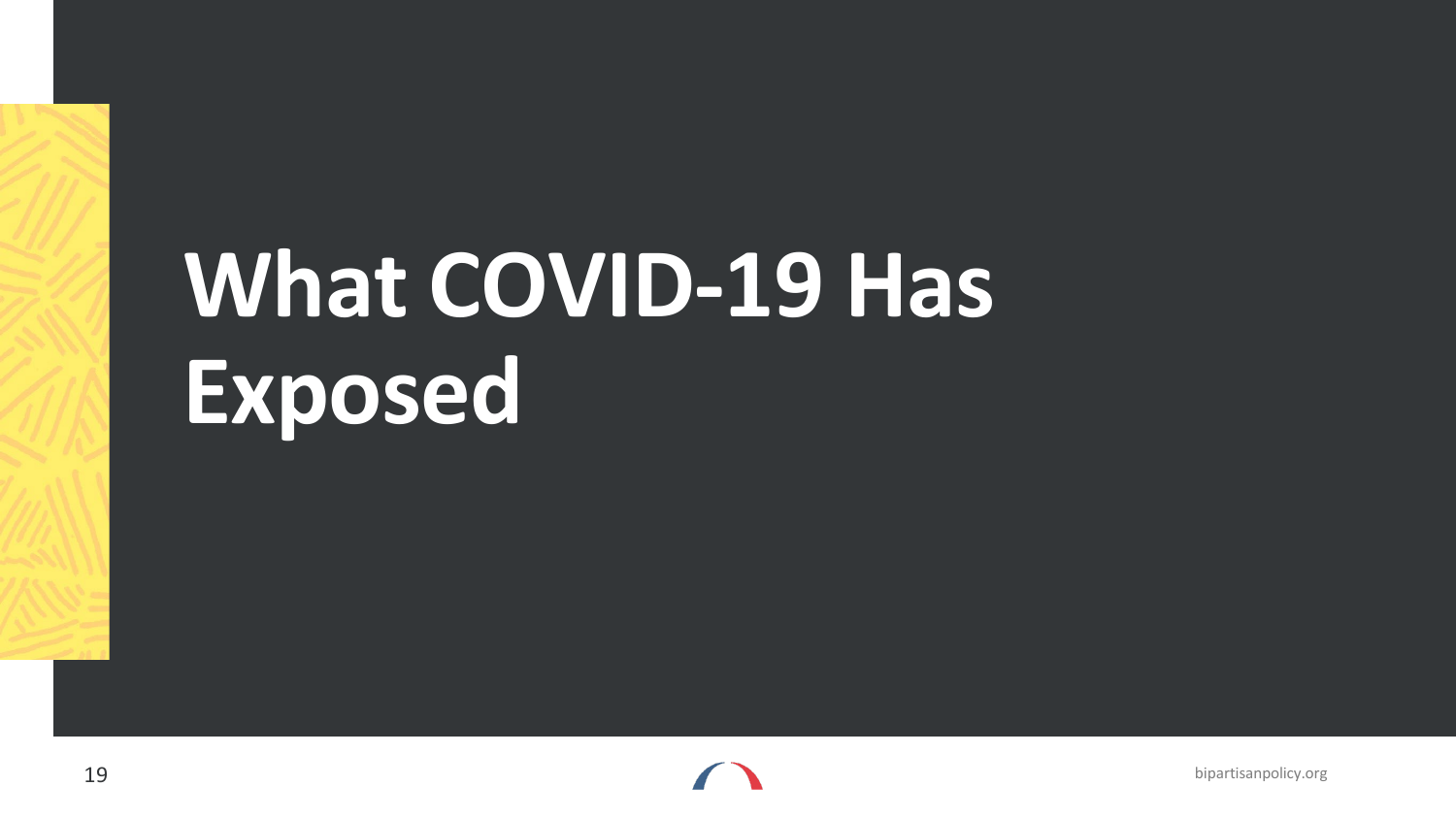#### **Impact of COVID-19**

#### **What we have learned:**

- **A pure "market" approach doesn't work for child care.**
- **Profit margins are too thin to allow normal business reserves.**
	- **Child care businesses can't survive lengthy closure**
	- **Lack income to cover even fixed costs**
	- **Lose trained and experienced staff**
- **The use of grants and/or contracts with child care programs can stabilize the supply short term.**
- **Need a longer term, balanced financing strategy that addresses supply-side issues and fixed costs.**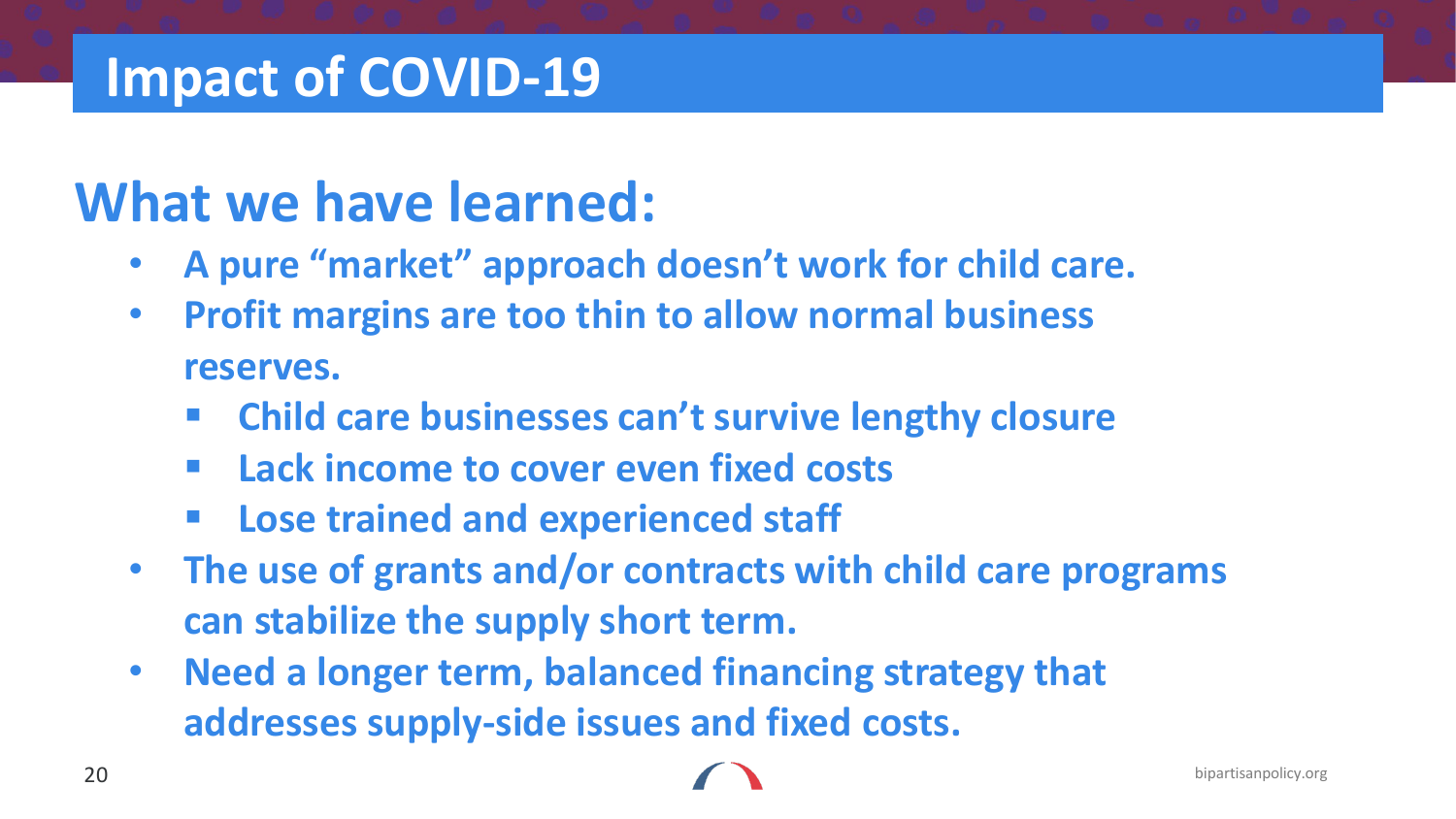### **The Impact of COVID-19**

### **Covid-19 has impacted both the supply AND demand for child care**

- **The supply decreased dramatically:**
	- **Many programs closed or operated with limited hours or spaces**
- **The demand for care dropped and child care has still not recovered**
	- **School schedules**
	- **Vaccine availability**
	- **Teacher availability**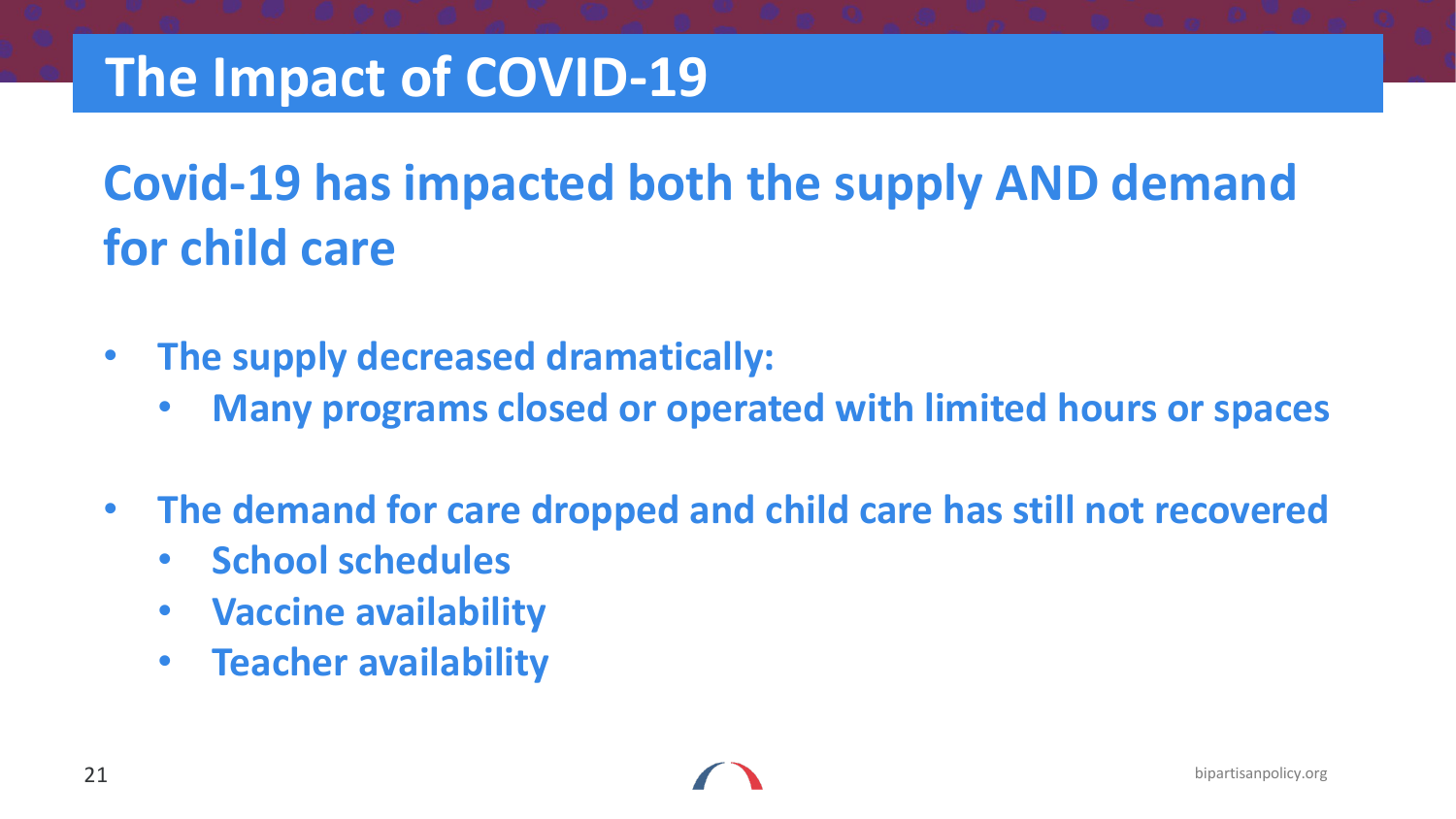## **The Impact of COVID-19**

#### **Still, parents need child care to work . . .**

- **44% of parents report they cannot work in some fashion without child care.**
- **A third of parents have sought child care and over half found it difficult to find within their budget.**
- **Three-fourths of parents with an income under \$50K say it was difficult to find care within their budget.**
- **Additionally 35% of parent's with school-aged children will look for child care if their school is not open.**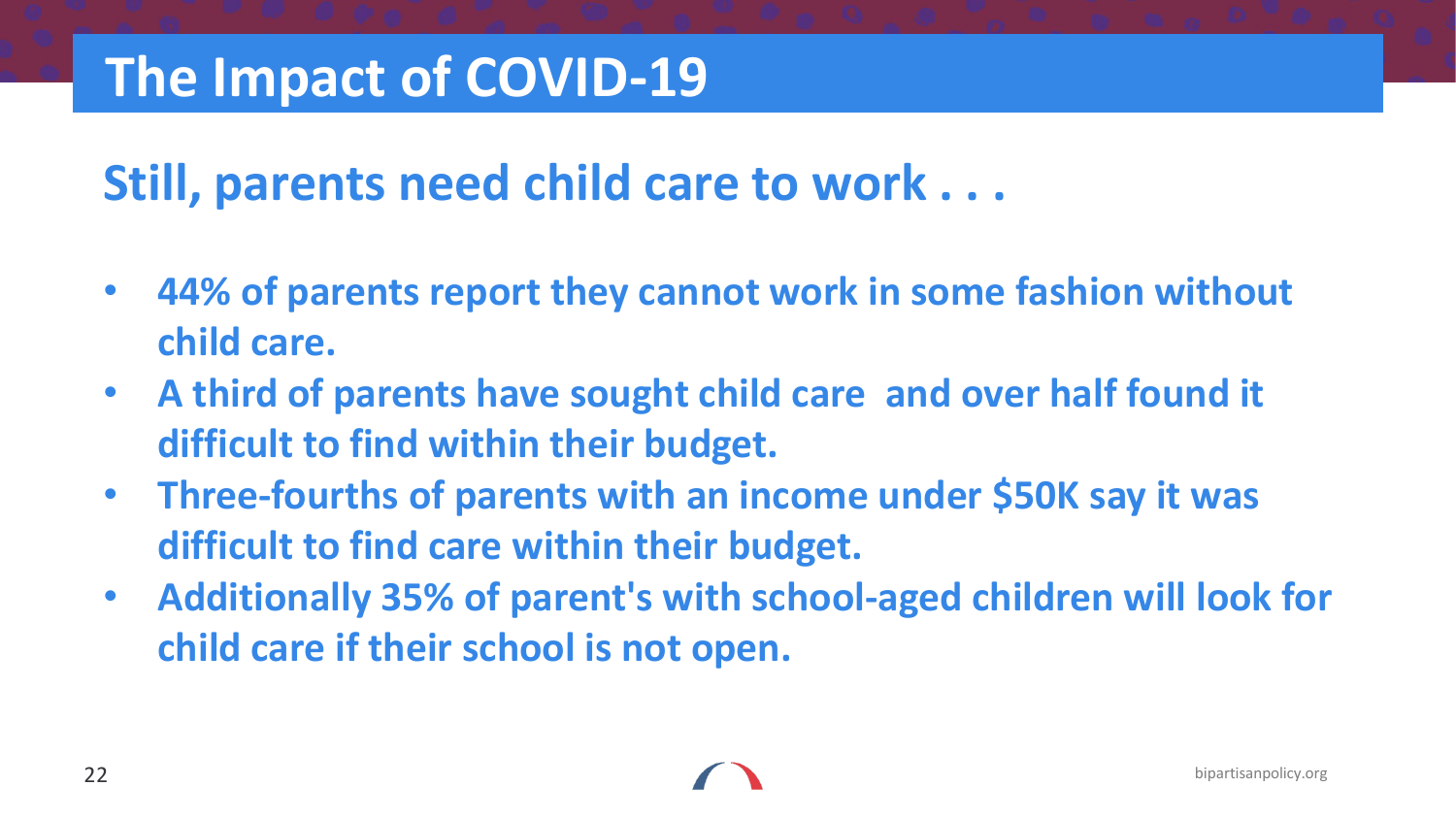### **The Impact of COVID-19**

#### **And … work itself is changing**

- **44% of parents report they cannot work in some fashion without child care.**
- **A third of parents have sought child care and over half found it difficult to find within their budget.**
- **Three-fourths of parents with an income under \$50K say it was difficult to find care within their budget.**
- **Additionally 35% of parent's with school-aged children will look for child care if their school is not open.**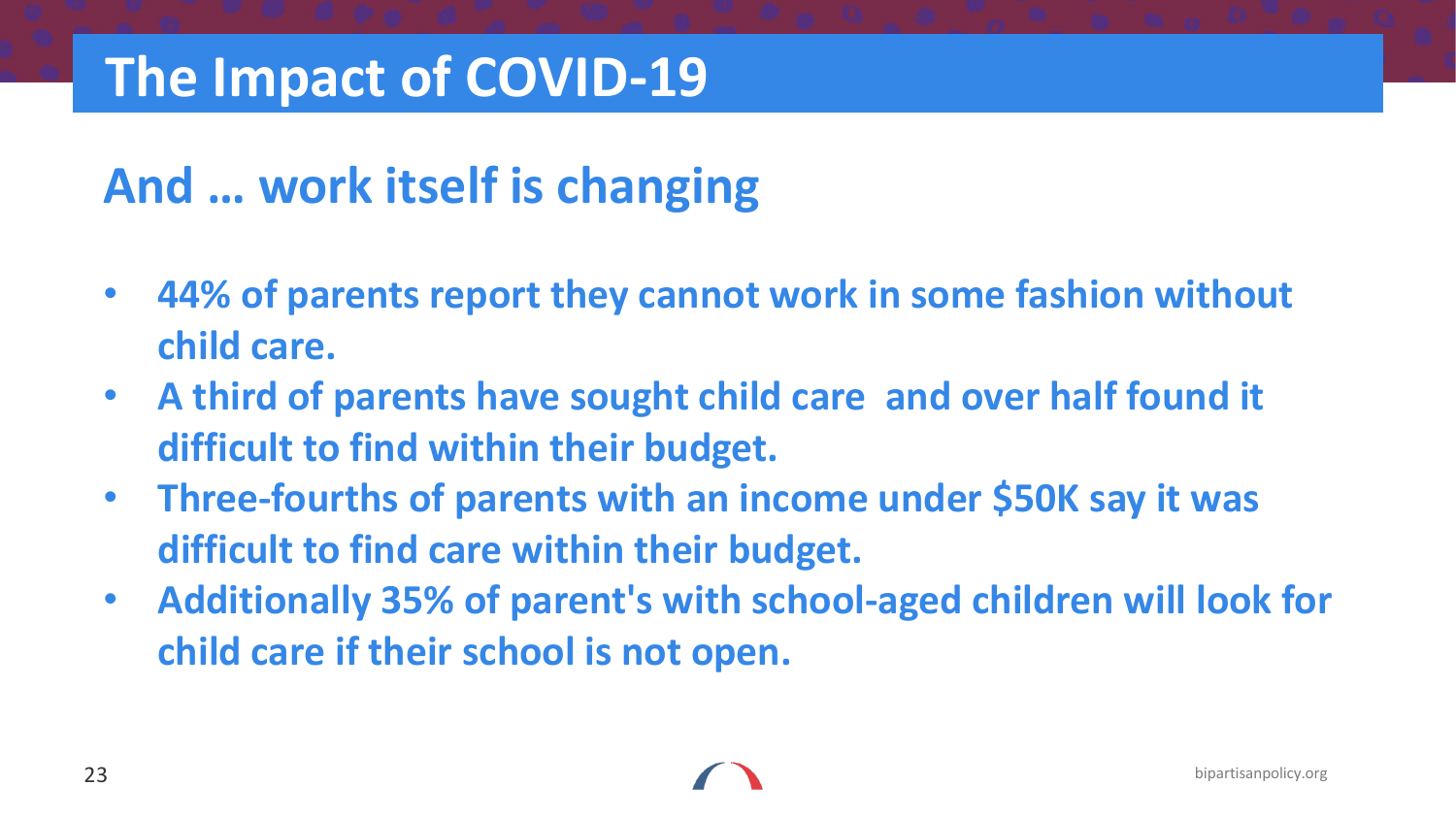## **But, the child care business model is NOT changing – and here's the problem:**

- **44% of parents report they cannot work in some fashion without child care.**
- **A third of parents have sought child care and over half found it difficult to find within their budget.**
- **Three-fourths of parents with an income under \$50K say it was difficult to find care within their budget.**
- **Additionally 35% of parent's with school-aged children will look for child care if their school is not open.**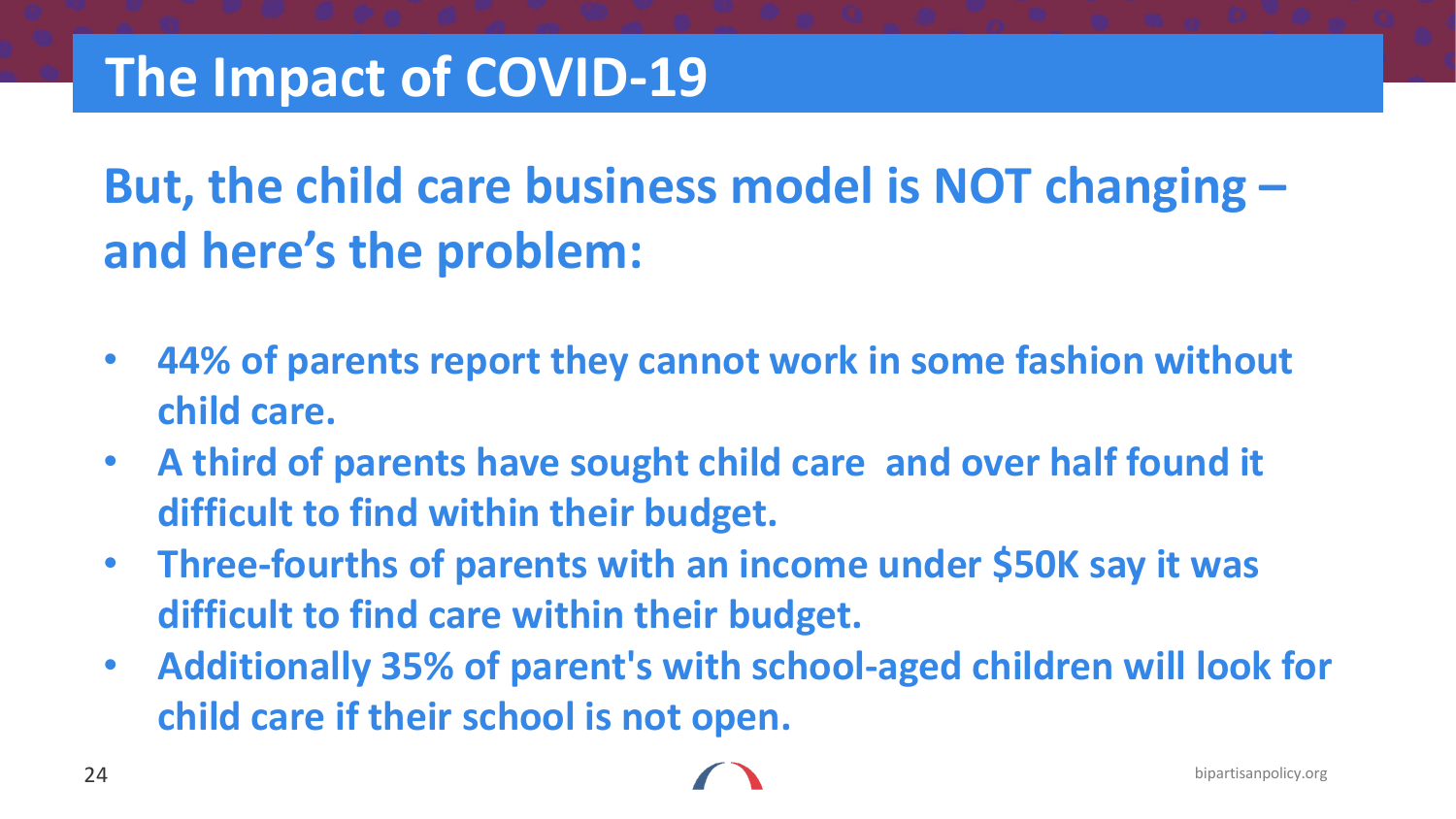## **Question:** *So what's the plan to meet the future needs of Montana families and businesses?*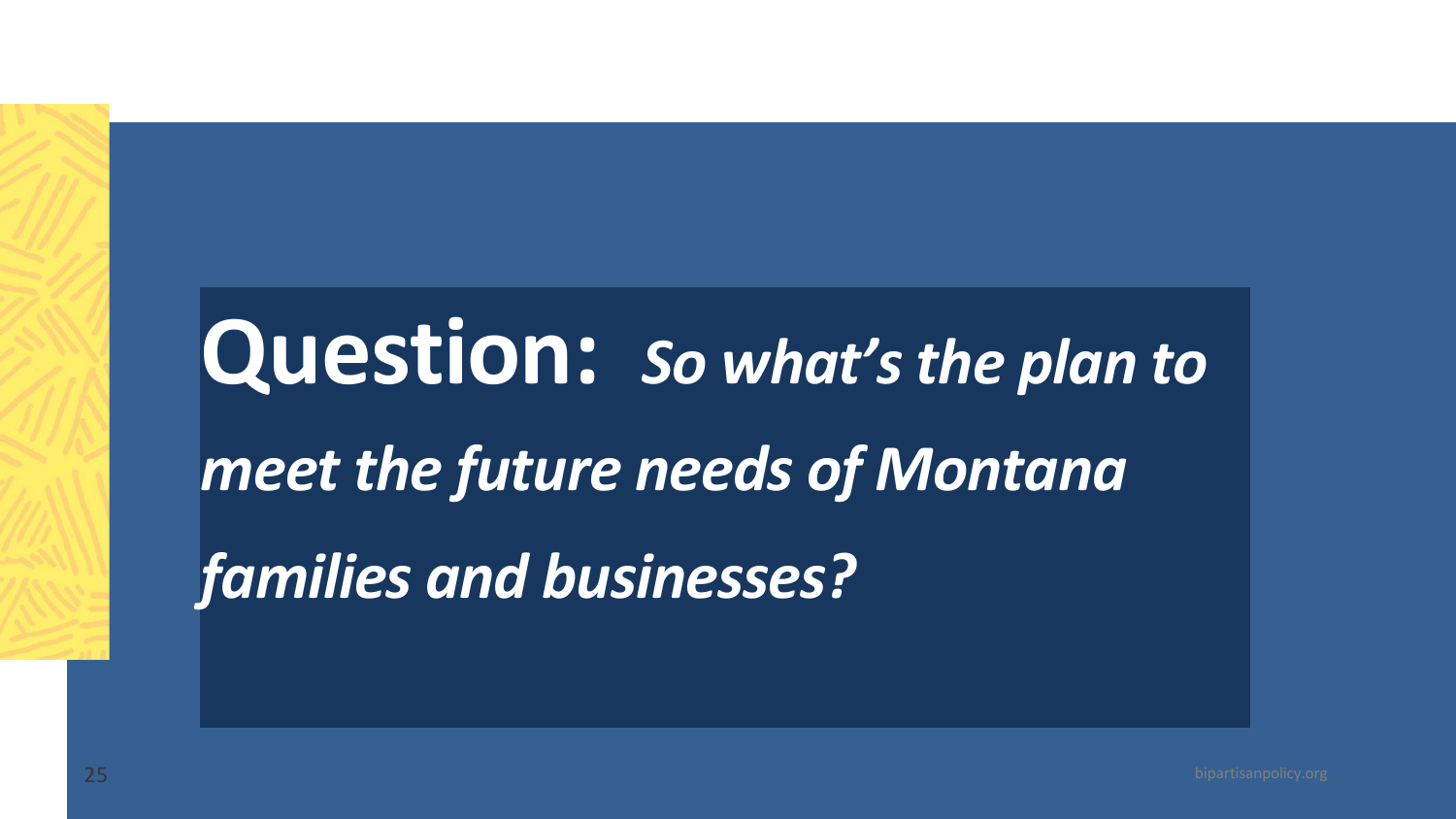## **Moving Forward**

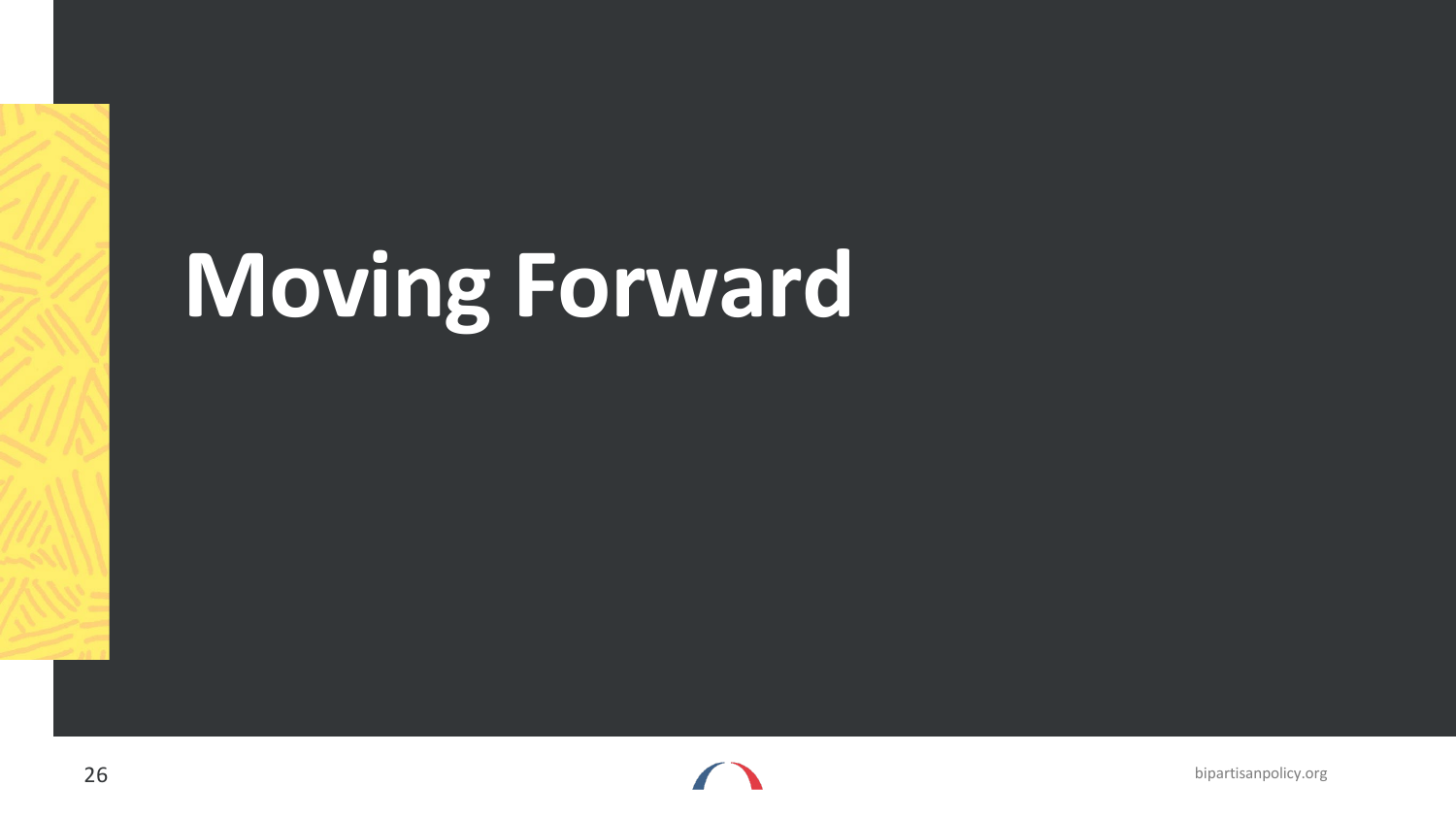#### **Moving Forward –**

- **Nationally & in Montana there is a lack of child care:** 
	- **Problem can't be solved without addressing the business model and the "GAP" between the cost to provide care and the ability of parents to pay for it.**
	- **Solutions lie at both the community level with support from state and federal policy-makers.**
	- **Leadership is needed to move from knowledge to solutions.**
	- **Everyone who benefits from high quality child care should be a part of the solution.**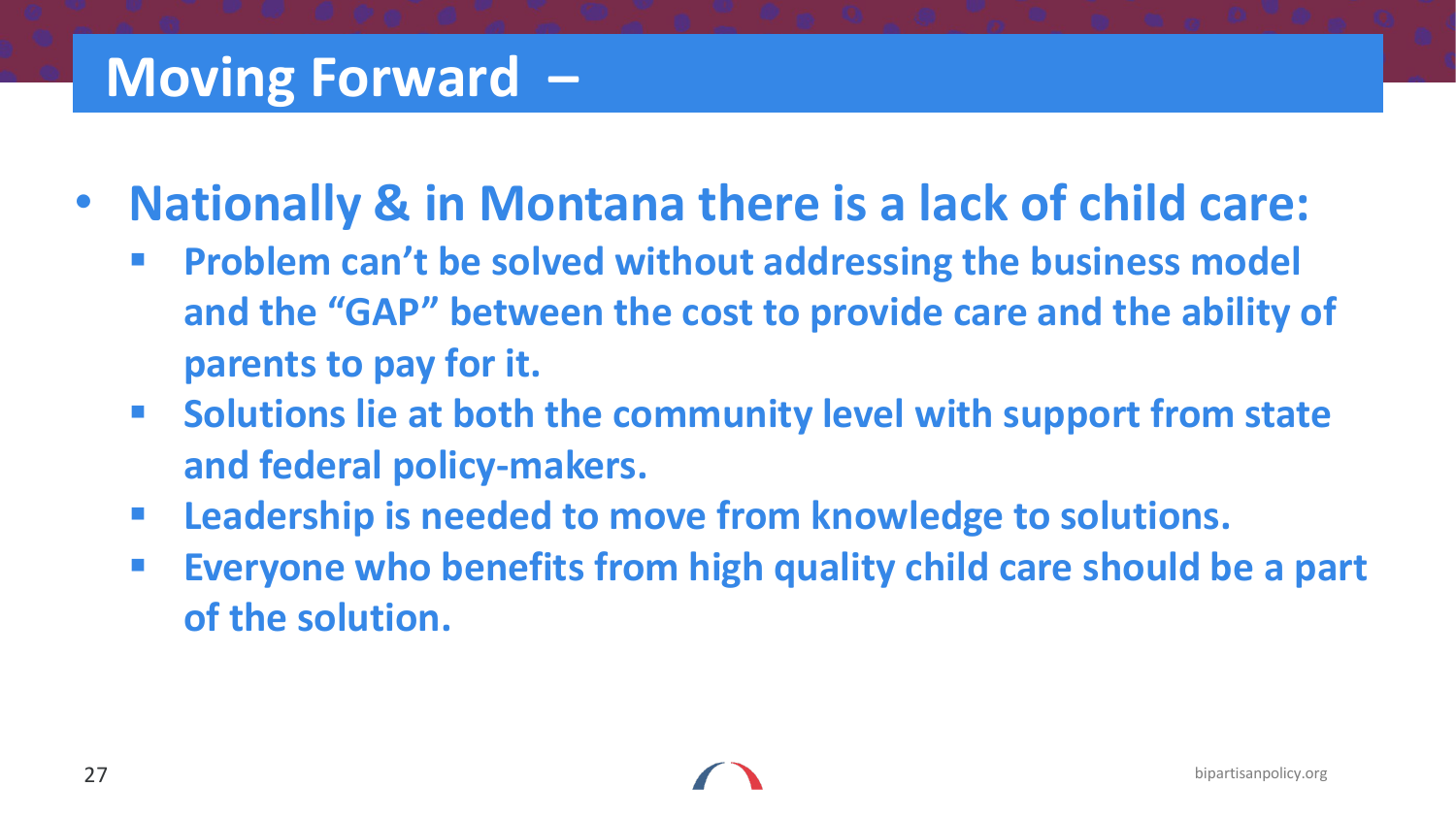## **Moving forward -**

- **Who is missing from the conversation in your community? . . . government, economic development agencies, education, businesses, parents, education, faith community, philanthropy, others?**
- **Funding child care should be a shared financial responsibility, but planning and development is a community responsibility.**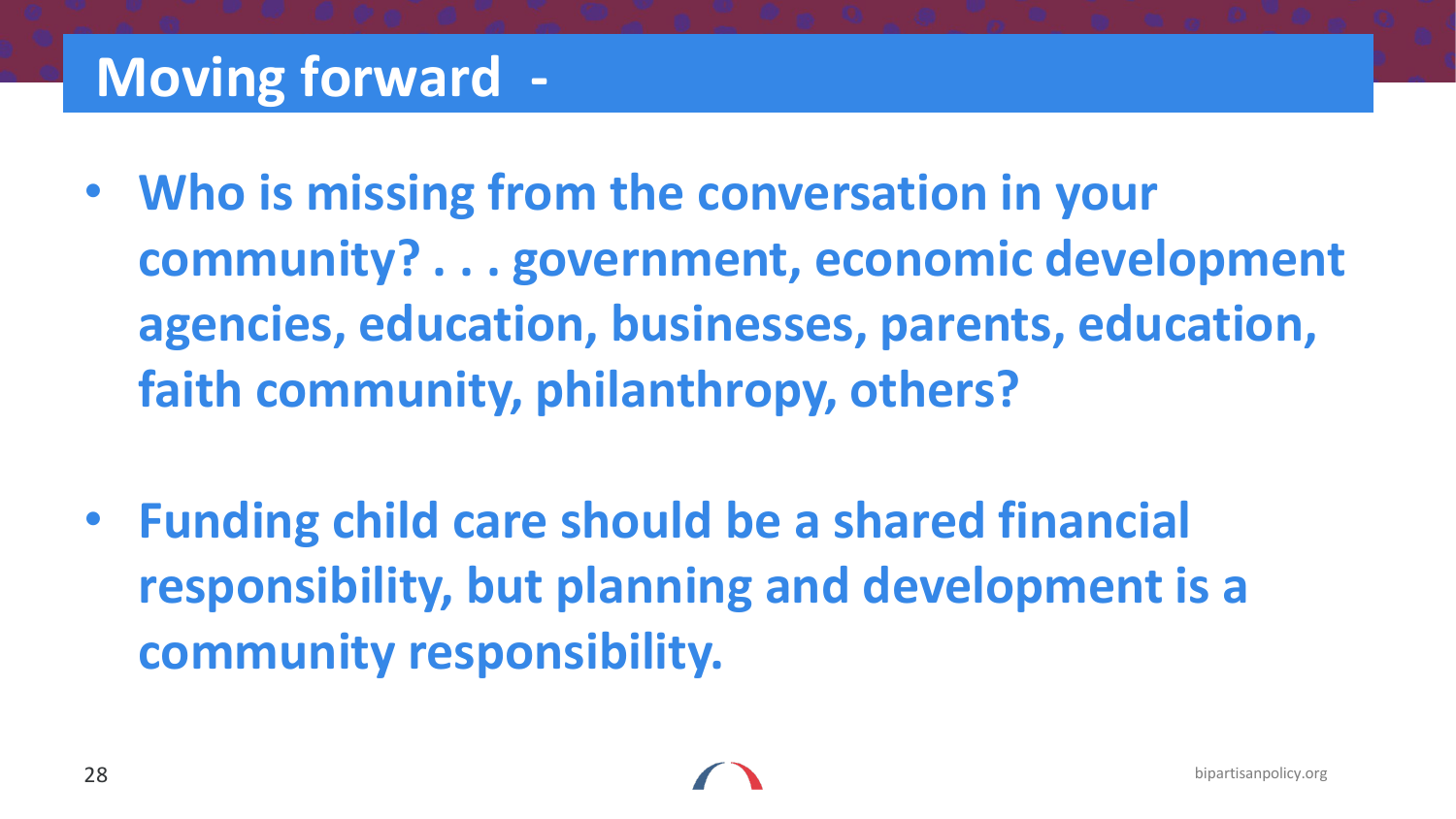#### **Moving Forward -**

#### **What we have to build on:**

- **a shared value – our children,**
- **solid science, research and data,**
- **successful models:** 
	- **Military**
	- **EHS/CC Partnerships**
- **the national spotlight, and**
- **we have broad bi-partisan support at all levels.**

## *What we need an actionable plan and sufficient, sustainable funding to ensure all families have access to the quality of care they need.*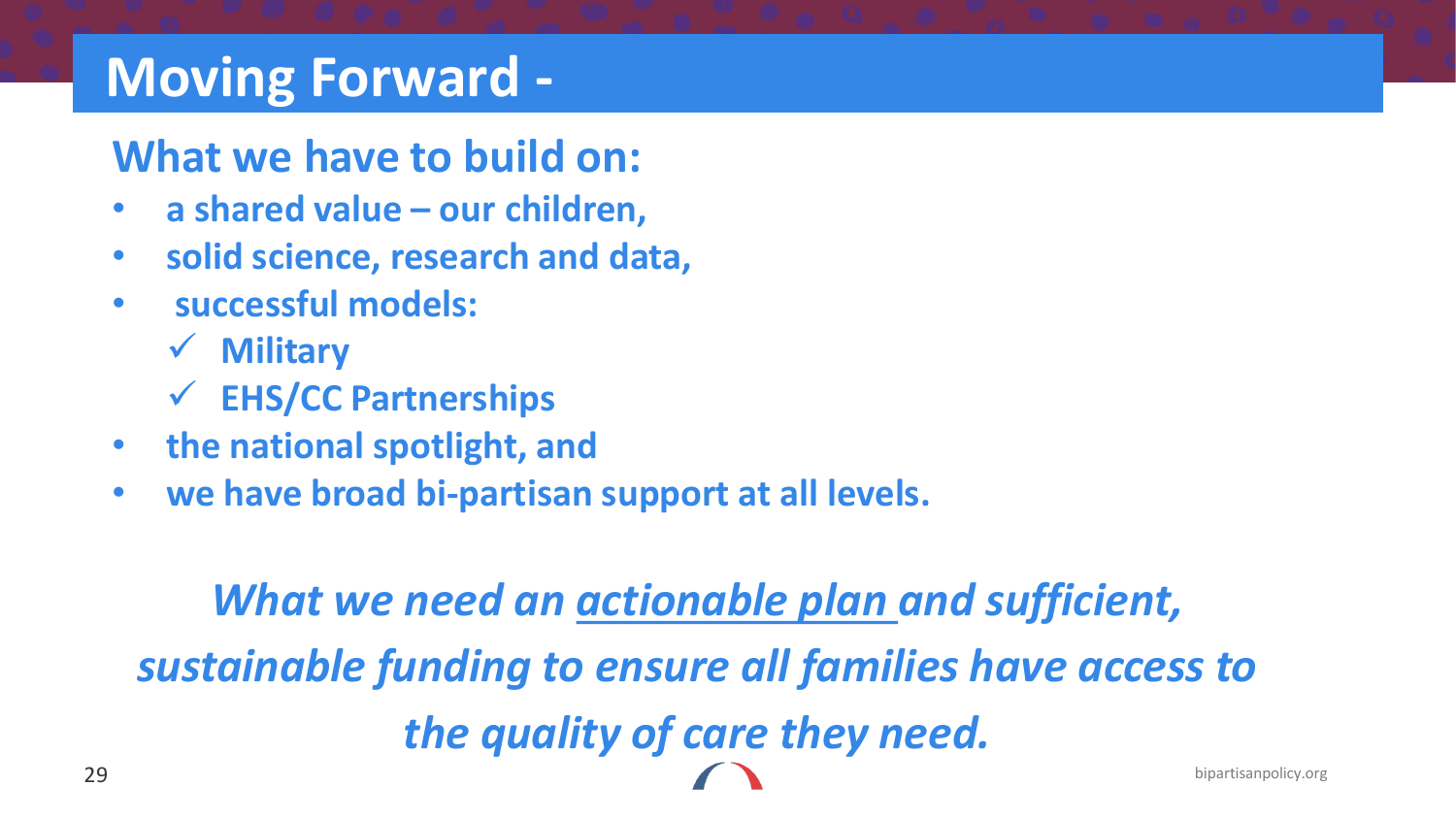## **The Gap:**

*If we truly want quality, affordable and reliable care for children and families, we must address the gap between what it costs to produce care & what parents can afford.*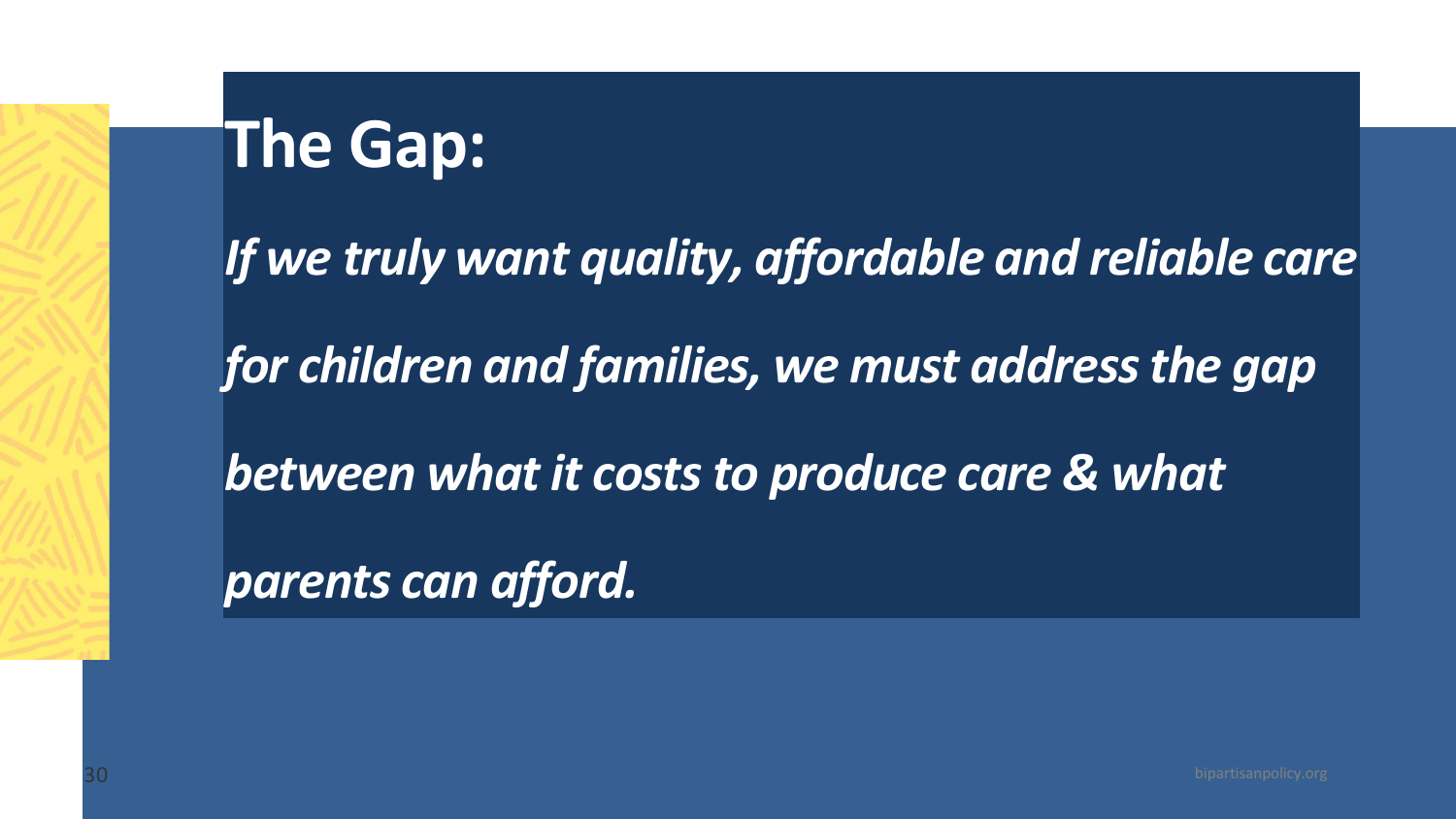## **Summary**

**We have the data, research and science we need to move forward.** 

• **There is a new recognition of the importance of child care to our nation's children, families and businesses - now and in the future.**

#### **The child care business model is failing.**

- **Parents can't afford the quality of care their children need.**
- **Child care workers earn poverty level wages.**
- **Businesses can't recruit the employees they need.**

#### **Businesses and the economic recovery require a stable child care market.**

• **To prevent catastrophic loss of child care infrastructure, financial support needs to be predictable and sustainable.**

#### **Financing is key to making the child care system work for all.**

• **Business, education, faith leaders , parents, community and state policymakers must come to the table with the early childhood community to develop recommendations for the future.**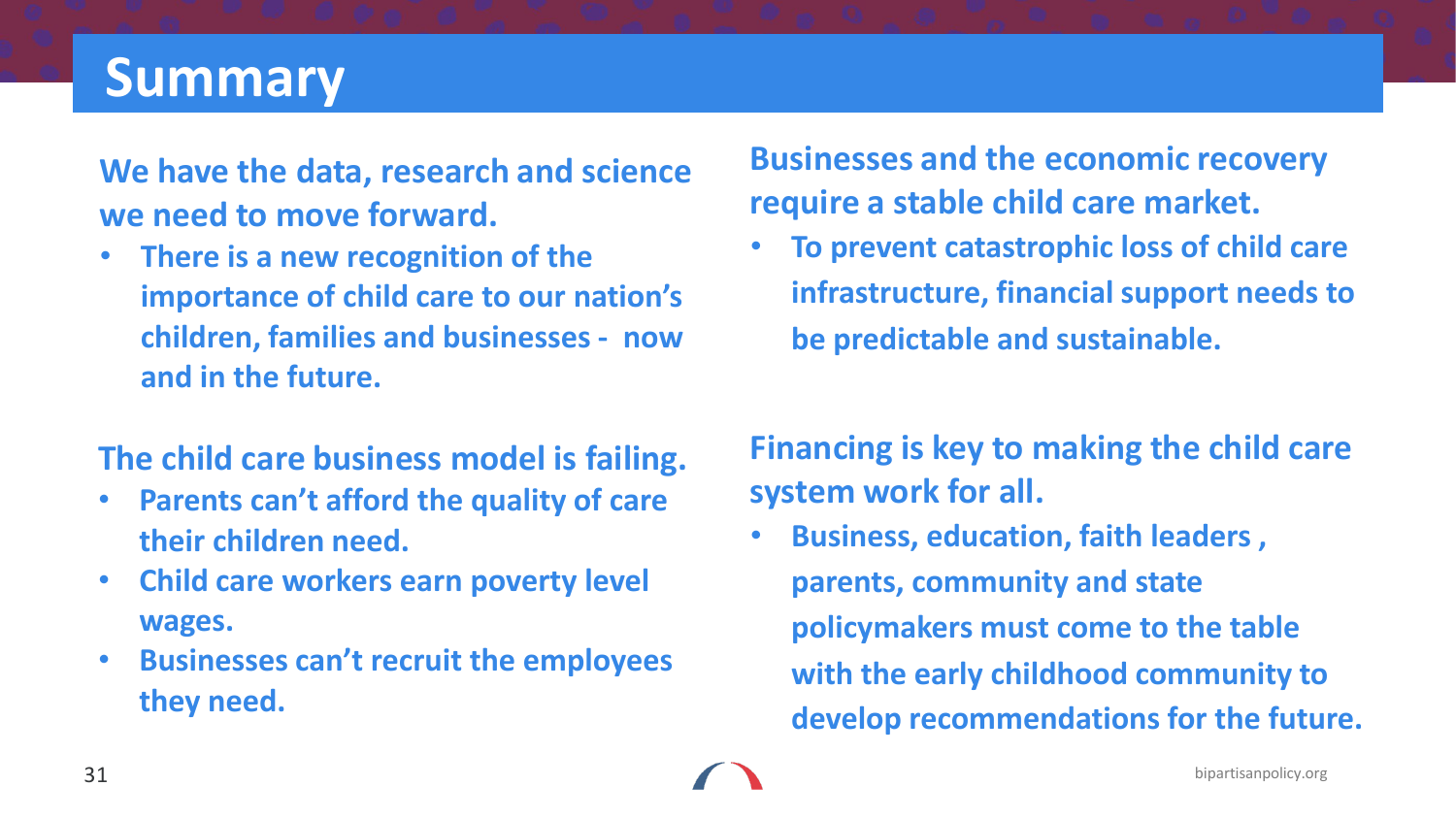#### **Bipartisan Policy Center**  $\mathbf{I}$  $\boldsymbol{r}$

#### **Thank You!**

**lsmith@bipartisanpolicy.org**

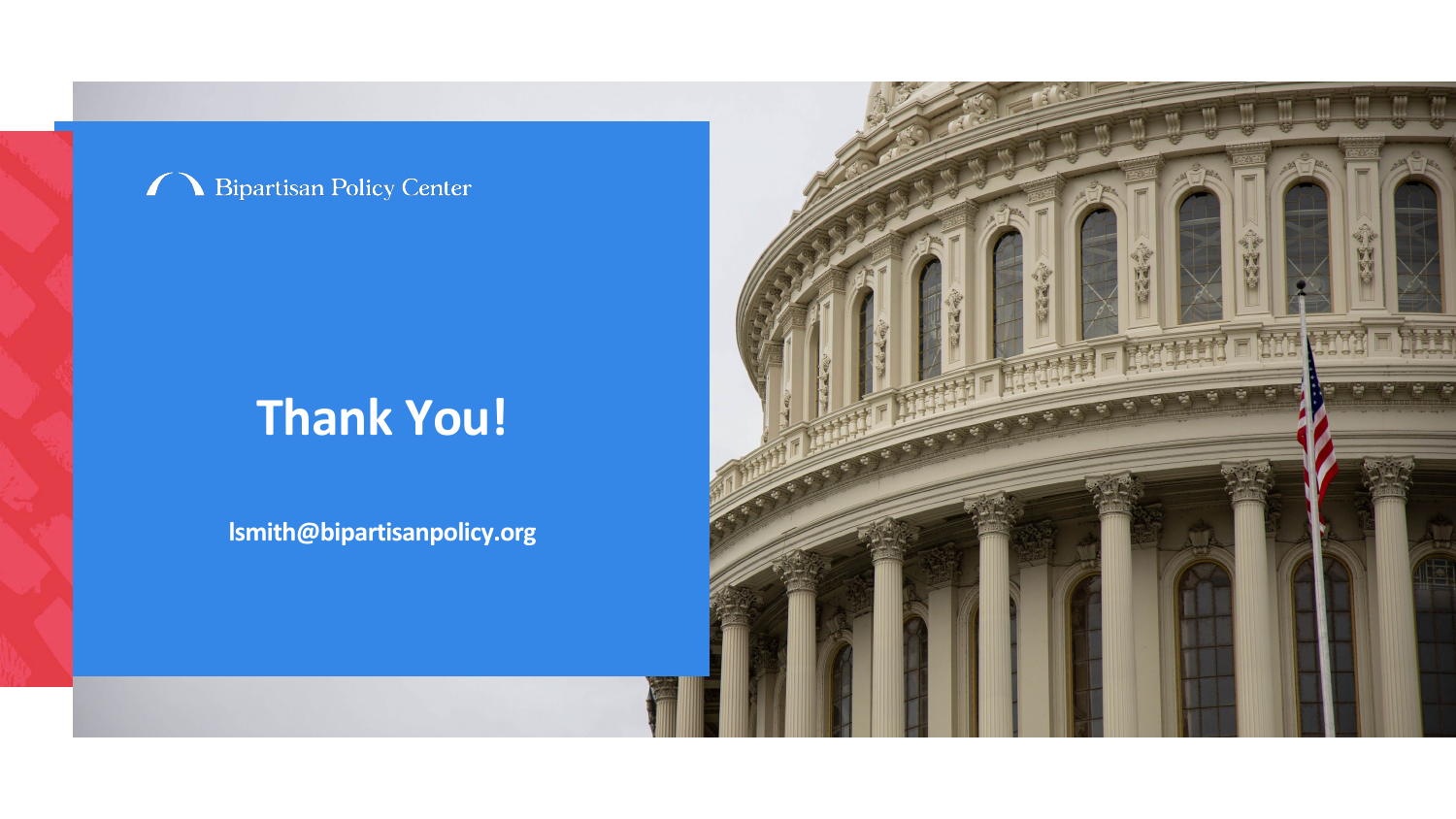### **More Information**

#### **Child Care Gap**

- Montana [webpage](https://childcaregap.org/)
- Montana [data sheet](https://childcaregap.org/assets/onePagers/Montana.pdf)

#### **State Governance**

- 2018 state governance [report](https://bipartisanpolicy.org/report/ece-administration-state-by-state/)
- Montana state governance [data sheet](https://bipartisanpolicy.org/download/?file=/wp-content/uploads/2018/12/Montana-State-Fact-Sheet.pdf)